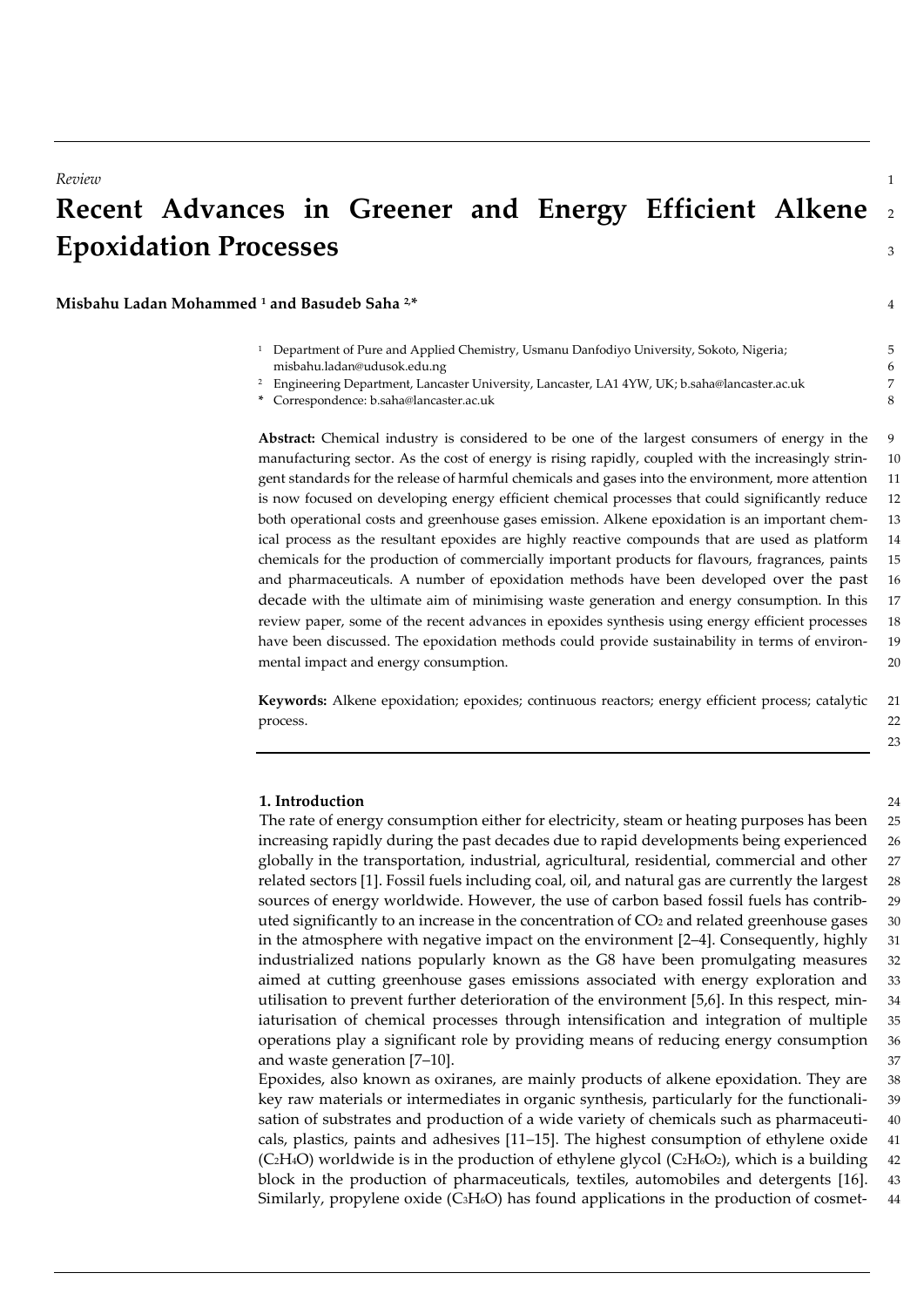ics, drugs, plasticisers as well as in the manufacture of unsaturated polyester resins used 45 in the textile and construction industries [17]. Furthermore, epichlorohydrin (C3H5ClO) is 46 an important epoxide that is widely employed in the manufacture of epoxy resins, glyc- 47 erols, plastics and elastomers [18]. Epoxidation of limonene and α-pinene yields the cor- 48 responding 1,2-limonene oxide and  $α$ -pinene oxide, which are both vital intermediates 49 for the production of fragrances, perfumes, food additives and pharmaceuticals [19]. 50 The conventional epoxidation methods in the fine chemicals industries employ *in situ* 51 generated peracids such as peracetic  $(C_2H_4O_3)$  or performic acid (CH<sub>2</sub>O<sub>3</sub>) as oxidising 52 reagent in liquid phase batch reactions in the presence of a mineral acid as a catalyst 53 [20,21]. However, the employment of peracid for alkene epoxidation is not an environ- 54 mentally benign method as equivalent amount of acid waste is produced. In addition, 55 there are safety issues associated with handling and storage of peracid [21]. Molecular 56 oxygen is probably the most suitable oxidant for alkene epoxidation from environmental 57 and economic considerations due to its high oxygen content and its ability to produce 58 water as the only by-product. However, one of the major limitations of epoxidation with 59 molecular oxygen is low product selectivity [22]. Similarly, hydrogen peroxide  $(H_2O_2)$  is 60 another eco-friendly reagent for epoxidation since it also gives water as the only waste 61 product [23]. As in the case with molecular oxygen, epoxidation with  $H_2O_2$  could result in 62 poor product selectivity [24]; although researchers in recent years have developed cata- 63 lytic systems that could activate the oxidant to give up to 98% epoxide selectivity [25]. On 64 the other hand, there are limited applications of hypochlorites as oxygen sources for 65 epoxidation due to their serious health and environmental hazards that include the re- 66 lease of toxic gases such as chlorine when acidified or heated, and their reaction with 67 ammonia or with substances that generate ammonia to yield chloramines which are also 68 toxic and have explosive potential [26,27]. Alkyl hydroperoxides including *tert*-butyl 69 hydroperoxide (C4H10O2) (TBHP), cumene hydroperoxide (C9H12O2) and ethylbenzyl 70 hydroperoxide (C9H12O2) are commonly used as oxygen sources in epoxidation reaction 71 since the reagents are readily available and inexpensive [28–30]. However, *tert*-butyl hy- 72 droperoxide (TBHP) has received considerable attention in recent times as an oxidant of 73 choice for the reaction due to its numerous advantages including high thermal conduc- 74 tivity, good solubility in polar solvents and neutral pH [31–33]. In addition, the oxidant is 75 atom efficient since it yields *tert*-butanol, a major industrial feedstock as a by-product 76  $[34-36]$ . 77

There are numerous examples of epoxidation reactions carried out with broad range of 78 heterogeneous catalysts based on either transition metals or main group elements. Some 79 of the catalysts tend to be more active on certain alkene substrates than others and the 80 selectivity of a particular catalyst for epoxidation depends on the properties of the active 81 component, a combination of ligands and the oxidant used. For instance, a number of 82 heterogeneous catalysts have been developed for epoxidation reaction by immobilisation 83 of catalytically active metal species on organic or inorganic materials such as alumina 84 [37,38], silica [39,40], zeolites [41,42], polymers [43], ion-exchange resins [44,45] and metal 85 organic frameworks [46]. However, polymers have gained more attention as a suitable 86 support for transition metal catalysts as they are inert, non-toxic, insoluble and often re- 87 cyclable [11–13,31,34,47]. 88

The main purpose of this review paper is to highlight some of the techniques being de- 89 veloped to achieve intensification of alkene epoxidation process by reducing the volume 90 of hazardous material and replacing large, energy-intensive equipment and stages with 91 the ones that are smaller, less expensive and energy efficient. 92

93

### **2. Important Reactions of Epoxides** 94

Epoxides are highly reactive cyclic ethers having a three-membered ring structure with 95 an oxygen atom connected to two neighbouring carbon atoms by single bonds. The high 96 reactivity of epoxides is due to their polarity and strain of the three-membered ring, 97 which weakens the carbon-oxygen (C-O) bond [48]. As shown in Scheme 1, epoxides can 98 readily undergo ring-opening reactions and form a variety of products that could serve 99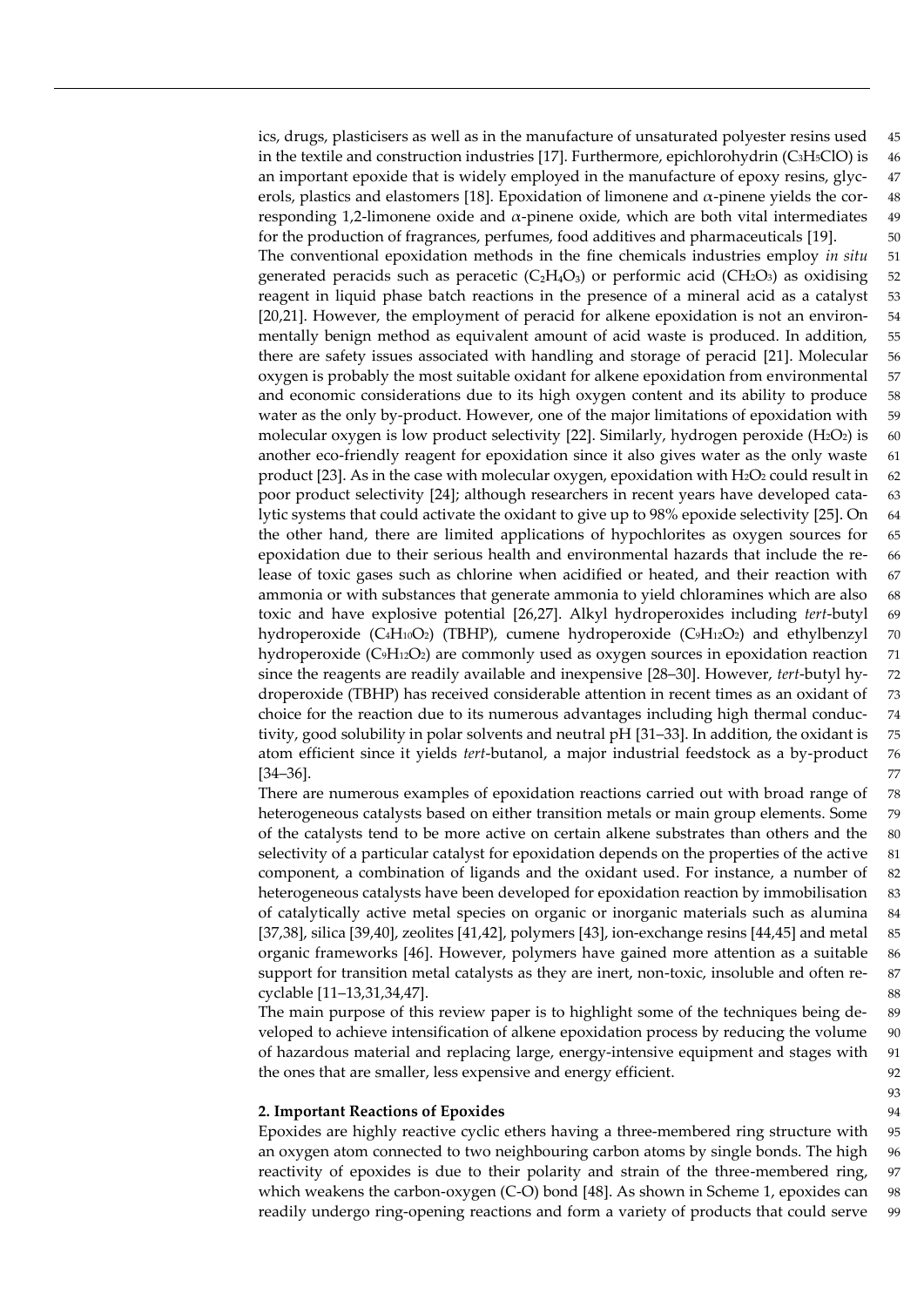The reaction of epoxides and  $CO<sub>2</sub>$  yields carbonates and polycarbonates as two major 104 valuable products [52]. However, the selectivity toward either of the products depends 105 on the reaction conditions and the type of catalysts used [53,54]. A number of transition 106 metal-based catalysts have shown good activity in the solvent-free synthesis of propylene 107 carbonate by cycloaddition reaction of propylene oxide and CO<sub>2</sub> under mild reaction 108 conditions [55,56]. 109

Epoxides could be cleaved on hydrolysis by either aqueous base (NaOH/H2O) or acid 110  $(H_2SO_4/H_2O)$  to form vicinal diol in  $SN_2$  or  $SN_1$  mechanism [57,58]. In the presence of an 111 aqueous base, the nucleophile (H<sub>2</sub>O) attack the least substituted carbon atom based on an 112 SN<sup>2</sup> like reaction leading to ring-opening of the epoxide, while in the aqueous acid solu- 113 tion, the more substituted carbon is the site of nucleophilic attack according to the  $SN<sub>1</sub>$  114 displacement mechanism [59]. Similarly, epoxides undergo cleavage of the ether bond in 115 the presence of anhydrous acids including HCl, HI, HBr to form halohydrin in the  $SN<sub>1</sub>$  or 116 SN<sub>2</sub> like reactions depending on whether the carbon attacked by the halogen anion is a 117 primary, secondary or tertiary carbon [60,61]. 118

Epoxides are capable of undergoing intramolecular rearrangement often initiated by 119 Lewis or Bronsted acids to form aldehydes or ketones [62–64]. Ring-opening of epoxide 120 with Ketene Silyl Acetals is regarded as the best choice approach for the preparation of an 121 important class of extensive biologically active compounds,  $\gamma$ -lactones [65–68]. Fur- 122 thermore, the reduction of epoxide by lithium aluminum hydride (LiAlH4) occurs at the 123 least sterically hindered side of the epoxide to give the corresponding alcohol [69,70]. The 124 nucleophilic addition reaction of epoxides with carboxylic acids such as pivalic acid 125  $(C<sub>5</sub>H<sub>10</sub>O<sub>2</sub>)$  results in acidolysis ring-opening to form hydroxyalkyl esters [71]. However, 126 when epichlorohydrin (C<sub>3</sub>H<sub>5</sub>ClO) is used as the epoxy compound, the hydroxyalkyl ester 127 formed can further undergo the ring-closure reaction with alkali by dehydrochlorination 128 to yield vital intermediates for the coating and polymer industries such as glycidyl 129 methacrylate [72,73] and glycidyl neodecanoate [74,75]. The reaction schemes of the no- 130 table reactions of epoxides and their products are presented in Scheme 1. 131

> 132 133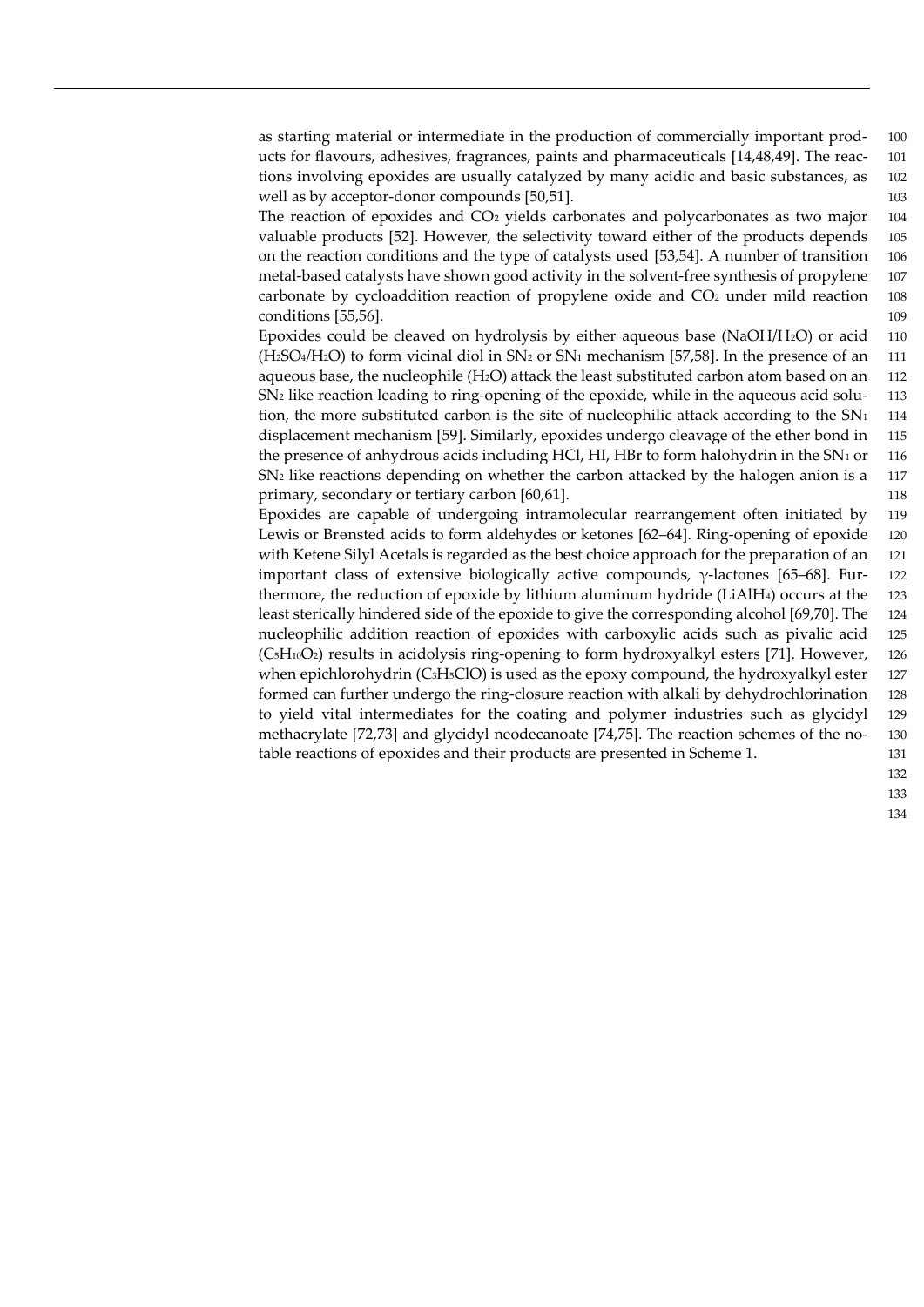

**Scheme 1.** Schemes of some important reactions of epoxide

#### **3. Energy Efficient Alkene Epoxidation Processes** 138

The search for an energy efficient method for the preparation of epoxide has been an ac- 139 tive research area in recent years due to the significance of the compound not only as a 140 synthetic end product but as a versatile intermediate in organic synthesis. To date, sev- 141 eral methods of epoxide synthesis have been developed and most of these methods em- 142 ploy alkene as a starting material, which is subsequently oxidised by a suitable reagent to 143 give the desired product. However, some alternative methods that utilise aldehydes and 144 imines for the production of epoxides have also been reported. 145

#### *3.1. Continuous Flow Epoxidation Process* 147

The development of a continuous flow approach to synthetic organic chemistry has 148 received considerable interests over the last few decades [76–78]. The inherently closed 149 nature of continuous flow reactors enhanced the reaction safety due to proper 150 containment of harmful or toxic reagents and allows rapid optimization of reaction 151 conditions from a small quantity of reactants under different reaction conditions with 152 minimal energy consumption. FlowSyn reactor (supplied by Uniqsis Ltd) is one of the 153 energy efficient continuous flow reactors currently employed for laboratory-scale 154 synthesis of various organic products [79]. We had earlier employed the Flowsyn reactor 155 for continuous epoxidation of 1-hexene ( $C_6H_{12}$ ) and 4-vinyl-1-cyclohexene ( $C_8H_{12}$ ) using 156 *tert*-butyl hydroperoxide (TBHP) and a polystyrene 2-(aminomethyl)pyridine supported 157 molybdenum(VI) complex (Ps.AMP.Mo) as a catalyst (Scheme 2) [12,31]. The catalyst was 158 prepared by immobilizing the molybdenum metal species derived from molybdenyl 159 acetylacetonate  $(MoO<sub>2</sub>(acac)<sub>2</sub>)$  on an already synthesized cross-linked polystyrene-based 160 resin code-named as polystyrene 2-aminomethyl(pyridine) (Ps.AMP) as shown in 161 Schemes (3–5). 162

163

135

137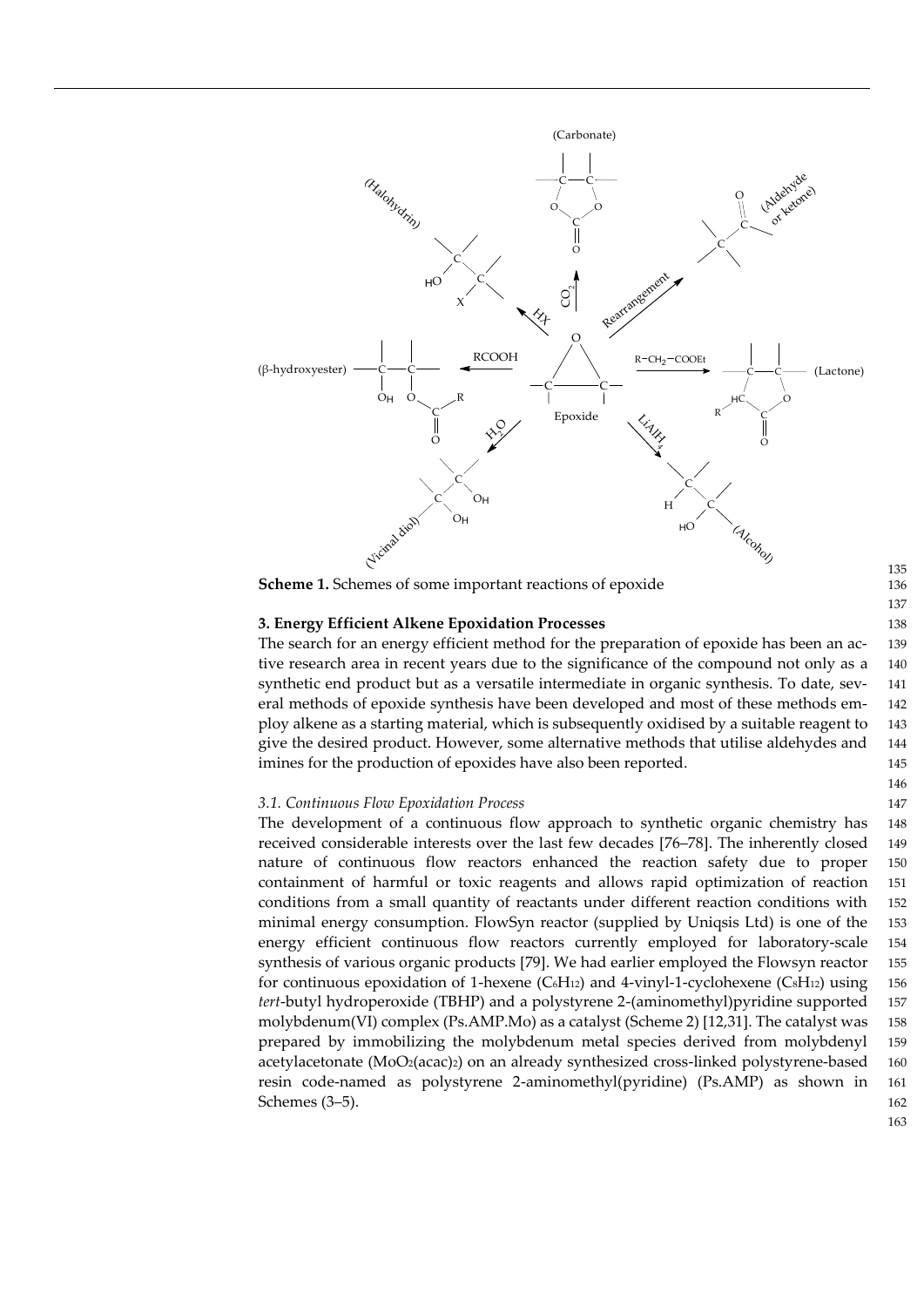

**Scheme 2.** Reaction schemes for epoxidation of (a) 1-hexene; (b) 4-vinyl-1-cyclohexene 165 with TBHP catalysed by Ps.AMP.Mo complex 166



**Scheme 3.** Synthesis of poly (divinylbenzene-co-vinylbenzyl chloride-co-styrene) 170 (Ps.VBC) resin. 171



**Scheme 4.** Synthesis of polystyrene 2-(aminomethyl)pyridine (Ps.AMP) beads. 175



Ps.AMP.Mo complex

**Scheme 5.** Loading of Mo(VI) into polystyrene 2-(aminomethyl)pyridine (Ps.AMP) beads 178 to produce polystyrene 2-(aminomethyl)pyridine supported Mo(VI) (Ps.AMP.Mo) com- 179 plex. The state of the state of the state of the state of the state of the state of the state of the state of the state of the state of the state of the state of the state of the state of the state of the state of the stat 181

The continuous flow epoxidation has enabled rapid evaluation of the catalytic perfor- 182 mance of Ps.AMP.Mo from a small quantity of reactants under different reaction condi- 183 tions. For instance, the catalyst has demonstrated high catalytic performance in the con- 184 tinuous epoxidation of 4-vinyl-1-cyclohexene (C<sub>8</sub>H<sub>12</sub>) as compared to 1-hexene (C<sub>6</sub>H<sub>12</sub>). 185

177

167

168 169

172

174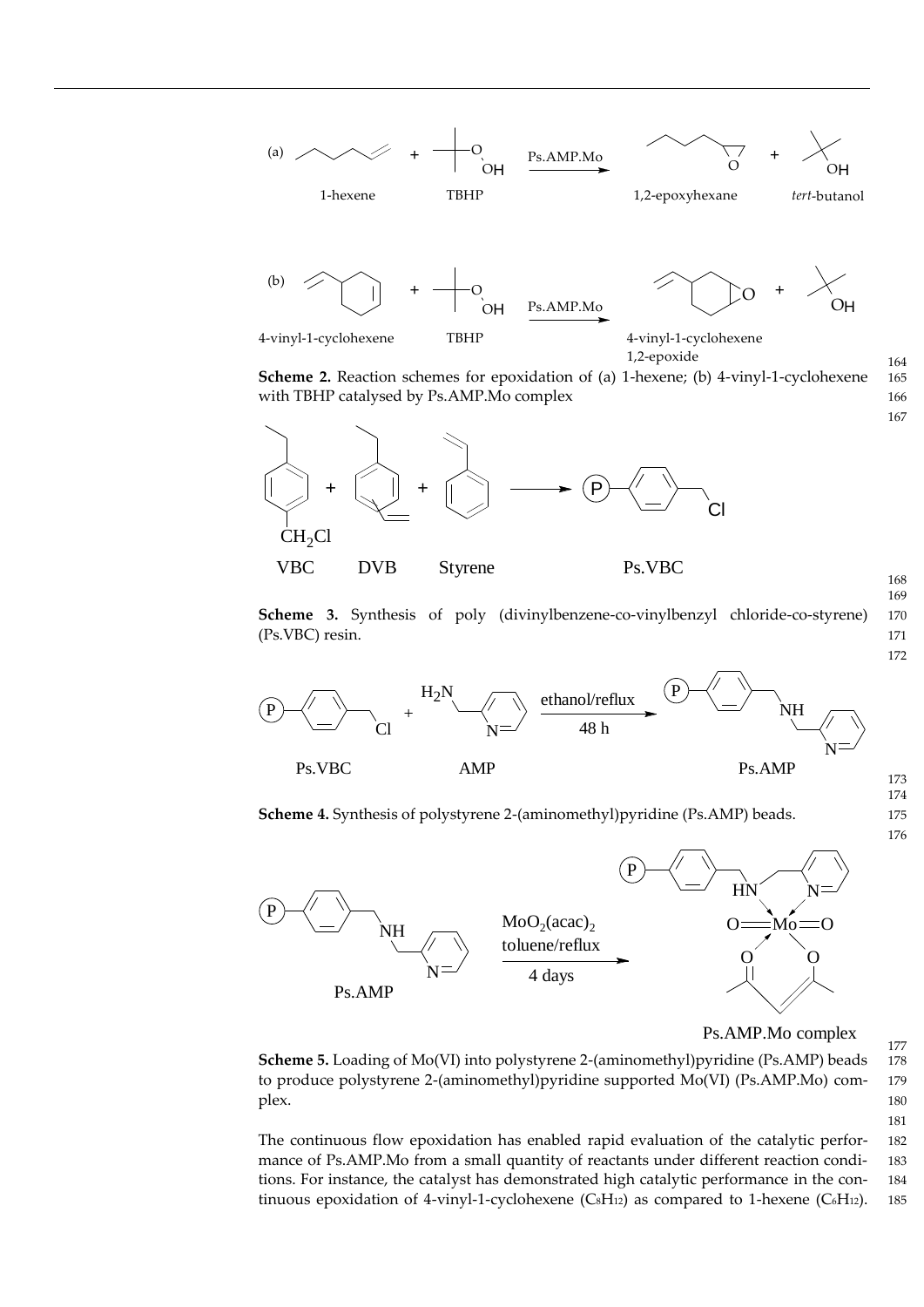Experiment carried out at a feed molar ratio of 4-vinyl-1-cyclohexene (CsH<sub>12</sub>) to TBHP of 186 5:1, reaction temperature of 353 K and feed flow rate of 0.1 mL/min resulted in ~95% 187 conversion of TBHP and  $\sim 82\%$  yield of 4-vinyl-1-cyclohexane 1,2-epoxide (CsH12O) at 188 steady state. However, continuous epoxidation of 1-hexene  $(C_6H_{12})$  at similar conditions 189 gave ~79% conversion of TBHP and ~64% yield of 1,2-epoxyhexane. The continuous 190 epoxidation in a FlowSyn reactor has shown considerable time savings, high reproduci- 191 bility and selectivity along with remarkable improvements in catalyst stability compared 192 with the reactions carried out in a batch reactor [13,80]. The schematic of the experimental 193 set-up for the continuous epoxidation process in the FlowSyn reactor is shown in Figure 194 1. 1.  $1.$ 



198

201

**Figure 1**. Schematic representation of continuous epoxidation of 4-vinyl-1-cyclohexene 199 with TBHP using a FlowSyn reactor. 200

#### *3.2. Epoxidation in a Reactive Distillation Column (RDC)* 202

Reactive distillation (RD) is a unit operation that combines chemical reaction and distil- 203 lation in the same vessel in a single step. By conducting chemical reaction and product 204 separation simultaneously, equilibrium could be shifted to achieve almost complete 205 conversion of the feedstock [81–87]. Thus RD technology has many key advantages such 206 as reduced investment and operating costs and significant energy savings, as it can sim- 207 plify complex separation and purification processes [88]. Saha and co-workers [81–87] 208 have designed an RDC for the continuous epoxidation process using molybdenum-based 209 complexes as catalysts for the epoxidation of alkenes/terpenes using *tert*-butyl hydrop- 210 eroxide (TBHP) as an oxidant. The RDC consists of three distinct parts: a catalytic section 211 containing the catalyst, packed in a well-structured "rolled belt" type catalyst packing. 212 The catalytic section is enclosed in between a non-reactive enriching section and a 213 non-reactive stripping section, both packed with ceramic raschig rings as shown in Fig- 214  $\mu$  and  $\mu$  215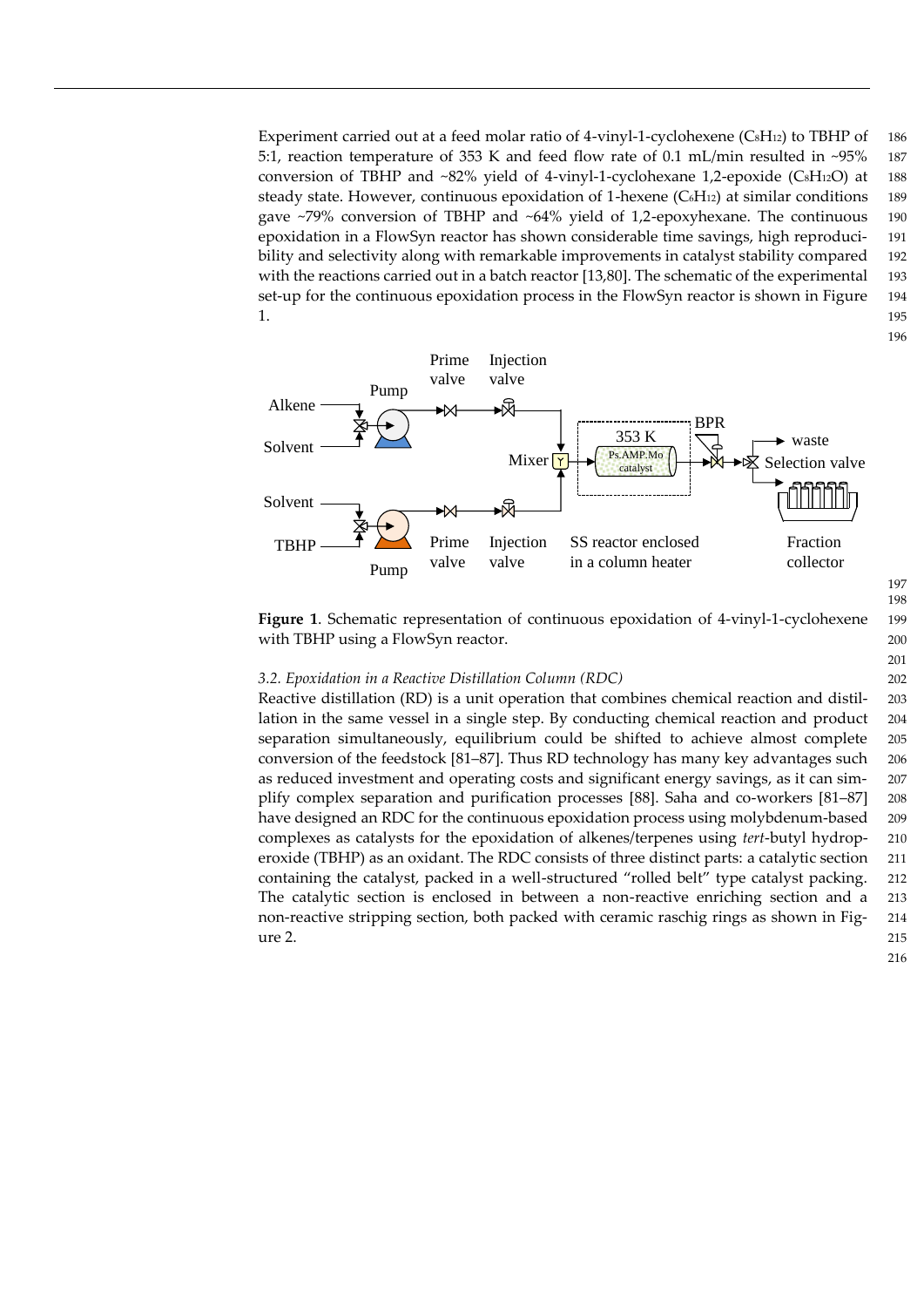

**Figure 2.** Schematic of an RDC set-up

The epoxidation process developed by Saha and co-workers [81–87] could be termed as 220 atom efficient since it forms *tert*-butanol, which is a valuable industrial feedstock as a 221 co-product of the reaction. In addition, the process achieved nearly 100% conversion of 222 cyclohexene  $[81–87]$  and 4-vinyl-1-cyclohexene  $(CsH_{12})$   $[31]$  to cyclohexene oxide 223  $(C<sub>6</sub>H<sub>10</sub>O)$  and 4-vinyl-1-cyclohexane, 1-2-epoxide  $(C<sub>8</sub>H<sub>12</sub>O)$  respectively, under mild reac- 224 tion conditions. . 225

The conventional method for the production of epichlorohydrin (C3H5ClO) uses ener- 226 gy-intensive multistep processes involving the addition of chlorine to propene (C3H6) at 227 high temperatures to give allyl chloride (C<sub>3</sub>H<sub>5</sub>Cl) and subsequently, reacting the product 228 with hypochlorous acid (HOCl) to form two dichlorohydrins isomers. Finally, dichloro- 229 hydrins are reacted with sodium hydroxide (NaOH) to yield epichlorohydrin (C3H5ClO) 230 [89,90]. In addition to the high energy requirements, this method has major drawbacks 231 including, the application of hazardous chlorine, low atom efficiency of the chlorine as 232 well as a large number of by-products for disposal [91]. However, a more energy efficient 233 and sustainable process for the production of epichlorohydrin (C3H5ClO) could be 234 achieved by utilizing glycerol  $(C_3H_8O_3)$  based on two reaction steps; catalytic chlorination 235 of liquid glycerol (C3H<sub>8</sub>O<sub>3</sub>) with gaseous hydrochloric acid (HCl), and then, reacting the 236 dichlorinated compounds formed with an inorganic base in an RDC to form the product 237 (Scheme 6) [92,93]. Although the stoichiometric bases used in the second step of the re- 238 action could be soluble in the reaction mixture, thus, increasing the difficulty in product 239 isolation and purification, this problem could be surmounted when a heterogeneous 240 catalyst is applied in the first step, it can be recovered from the reaction easily by filtra- 241 tion [94]. 242



**Scheme 6**. Reaction scheme for the conversion of glycerol into epichlorohydrin [93] 245

#### *3.3. Microwave-assisted epoxidation* 247

Microwave offers energy efficient heating by the interaction of the generated electro- 248 magnetic radiations with the molecules (polar) thereby generating heat for the reaction 249 without direct contact with the reaction mixture. The microwave provides substantial 250 energy savings due to rapid and uniform heating during the chemical reaction in contrast 251

217 219

243

244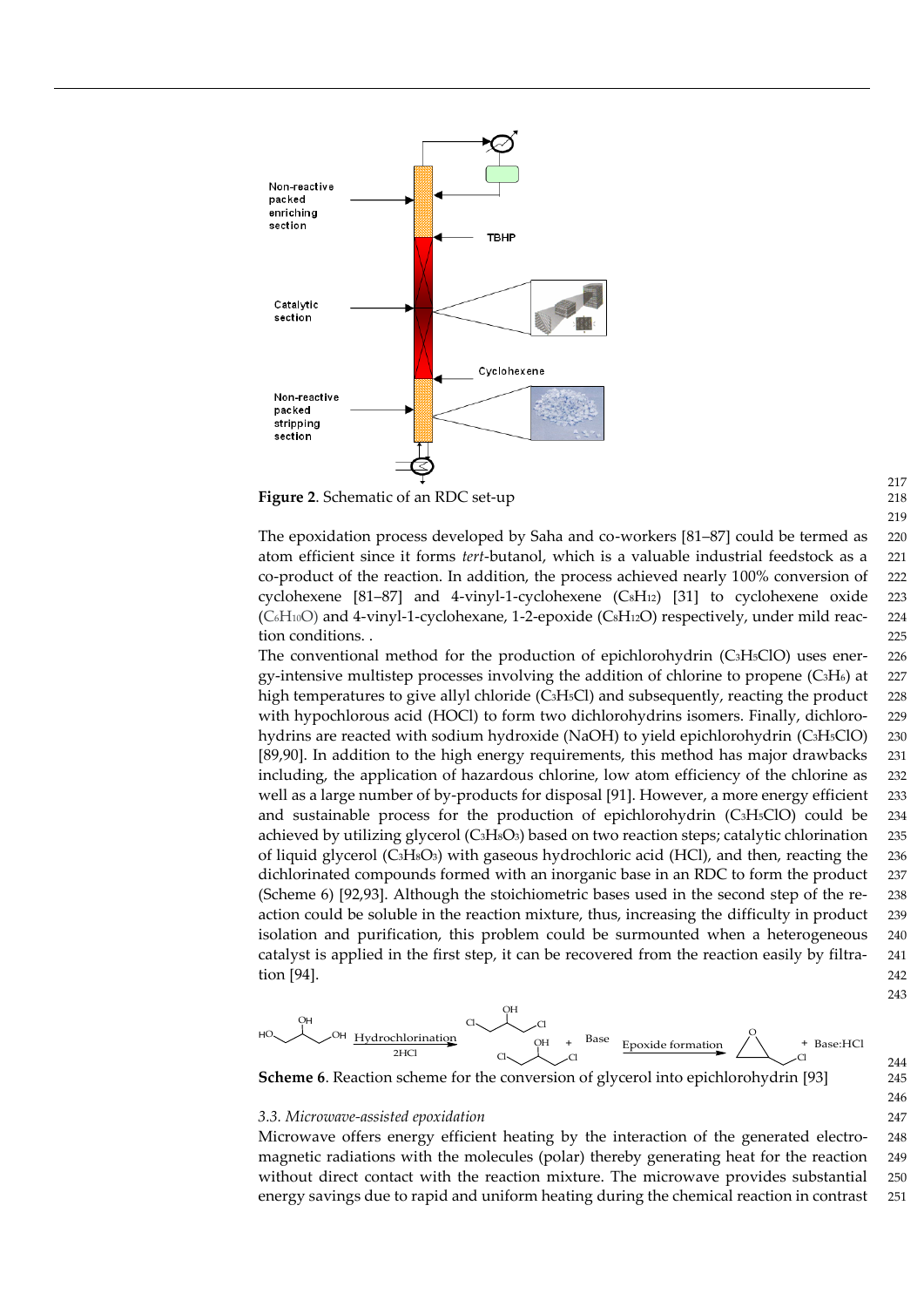to conventional heating by the conduction and convection mechanisms [95–97]. 252 The epoxidation of oleic acid  $(C_{18}H_{34}O_2)$  by peracetic acid carried out using microwave 253 heating has recorded significant energy savings by enhancing the perhydrolysis step in 254 the aqueous phase (Scheme 7) and reducing the reaction time by up to 50% compared 255 with the reaction carried out using conventional heating with a heat exchanger [98]. The 256 combination of microwave-induced heating and catalytic monolithic reactors has rec- 257 orded higher energy efficiencies in the ethylene  $(C_2H_4)$  epoxidation to ethylene oxide 258 (C2H4O) due to selective heating of the catalyst by the microwave than in conventional 259 electrically induced heating [99]. It was observed that the catalyst was heated rapidly 260 under microwave irradiation, while the gas stream remains at a lower temperature. Thus, 261 the gas temperature in the case of microwave heating was ~150 $^{\circ}$ C, about 70 $^{\circ}$ C lower in 262 comparison with conventional heating conditions for conversion of 9% [99]. Epoxidation 263 of  $α$ -pinene with molecular oxygen yields three products (Scheme 8) and the selectivity 264 to the epoxide depends on the catalyst used and operating conditions [100]. 265



**Scheme 7**. Epoxidation of oleic acid using acetic acid by the Prilezhaev method [98] 268



α-pinene α-pinene epoxide verbonol verbonone **Scheme 8**. Possible products of  $\alpha$ -pinene epoxidation with air 271

Cobalt(II) acetate tetrahydrate (C4H6CoO4.4H2O) catalyst supported on Mordenite (zeo- 273 lite), prepared by impregnation with microwave heating gave up to 92.7 mol% conver- 274 sion of  $\alpha$ -pinene in 4 h at 90°C in the epoxidation with air, which is about 1.5 times higher 275 than the conversion obtained using the catalyst prepared by conventional impregnation 276 heating [101]. . The higher activity and selectivity recorded by the catalysts was at- 277 tributed to the ability of the microwave heating to produce and uniformly disperse the 278 CoOx nanoparticles in the mordenite support [101]. A comparison of microwave-assisted 279 epoxidation of  $\alpha$ -pinene and styrene with air and traditional heating method under atmospheric pressure showed that using a microwave heating method could obtain an 281 excellent efficiency of epoxidation. For instance, when using microwaves to heat the 282 epoxidation reaction, the conversion of  $\alpha$ -pinene and styrene reaches 85.3% and 86.5%, 283 respectively. However, under the same conditions, the reaction conducted using the tra- 284 ditional heating method shows that the substrates were substantially unreacted, resulting 285 in only 5.2% and 3.4% conversion of  $\alpha$ -pinene and styrene respectively [102]. 286

287

266

267

269

270

272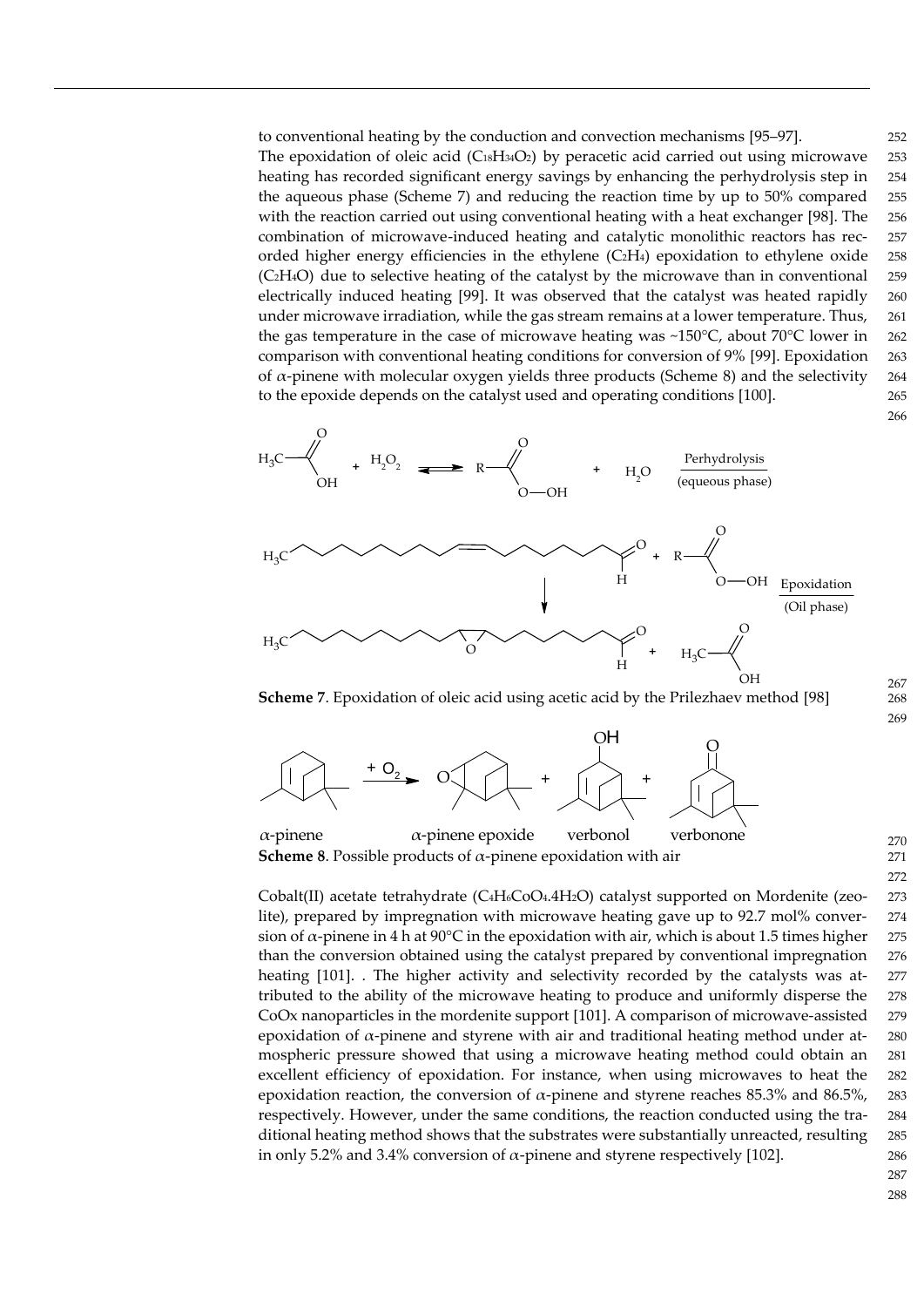#### *3.4. Epoxidation in Microreactors* 289

Microreactors are chemical reactors of extremely small dimensions made from silicon, 290 polymers, glass, metal and other materials, employing a variety of fabrication techniques 291 often requiring special equipment and skills to fit the intended reaction [103,104]. The 292 small channel sizes provide a high surface area to volume ratio, which results in uniform 293 heating across the reaction site as well as efficient heat and mass transfer characteristics 294 [105,106]. Microreactors have helped to minimize reagent and energy consumption in 295 chemical synthesis due to their small dimensions and allow safe handling of hazardous 296 or highly exothermic reactions [107,108]. 297

A microreactor coated with a catalytic  $TiO<sub>2</sub>$  layer has achieved higher oxirane selectivity 298 (92%) in the epoxidation of methyl oleate (C $_{19}H_{36}O_2$ ) with H<sub>2</sub>O<sub>2</sub> as oxidant and recorded a 299 higher reaction rate of epoxide production (23 times) compared with the reaction carried 300 out in a conventional batch reactor with an average yield of 75% (Scheme 9) [109]. The 301 higher epoxide selectivity obtained in the microreactor was attributed to the efficient 302 mixing of reactants, high surface to volume ratio and accurate control of the substrate to 303 oxidant ratio [109]. Moreover, a microfluidic device that generates dielectric barrier dis- 304 charge (DBD) plasma at the gas-liquid interface has efficiently diffused the reactive ox- 305 ygen species (ROS) to the liquid phase via microbubbles in trans-stilbene ( $C_{14}H_{12}$ ) epox- 306 idation to a trans-stilbene epoxide (C<sub>14</sub>H<sub>12</sub>O) [106]. The highest epoxide yield of ~94% was 307 obtained at the optimum operating conditions of short bubble-liquid contact times  $(\sim 2 \text{ s})$  308 with frequent exposure to freshly generated microbubbles containing reactive oxygen 309 species by continuous liquid recirculation [106].  $310$ 



**Scheme 9.** Epoxidation of methyl oleate with H<sub>2</sub>O<sub>2</sub> 313

Monolithic microreactors are continuous unitary structures consisting of parallel chan- 315 nels, with catalyst either incorporated into a thin layer of a porous oxide deposited on the 316 channel wall (acting as support for the catalyst) or into the wall of the reactor itself 317 [110,111]. Catalytic monolith reactor offers high catalytic efficiency in the chemical reac- 318 tion due to high concentrations of active sites per unit volume, and provides better heat 319 and mass transfer, and very low pressure drop along the channels [112–114]. A flow re- 320 actor used for the continuous epoxidation of styrene  $(CsH<sub>s</sub>)$  with TBHP as an oxidant in 321 the presence of a monolith catalyst gave a good conversion (55%) and excellent selectivity 322  $(74%)$  towards styrene oxide (C $sHsO$ ) within 50 min residence time and allowed easy 323 separation of the catalyst and recyclability of more than 7 cycles without a significant loss 324 in catalytic activity [115]. A comparison of a monolith reactor and a Confined Taylor 325 Flow (CTF) reactor in the heterogeneous catalytic epoxidation of propene (C3H6) to pro- 326 pene oxide (C3H6O) with hydrogen peroxide revealed that the production rate of propene 327 oxide (C3H6O) was higher in the monolith reactor in the entire range of operating pres- 328 sures due to its larger catalyst coating area, larger mass-transfer surface area and more 329 frequent recycling of liquid flow [116]. 330

331

311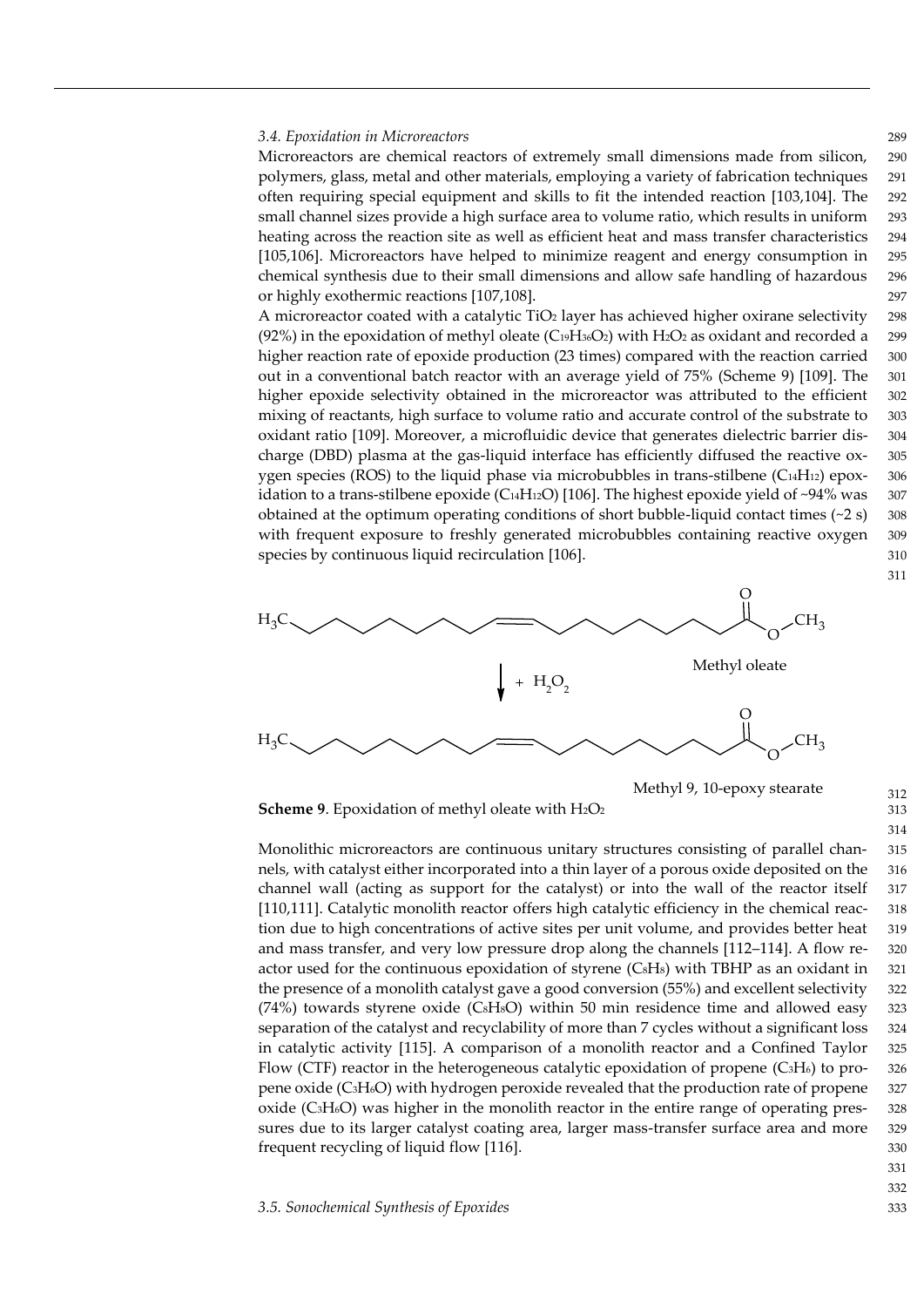Sonochemical synthesis (sonochemistry) involves chemical reactions between molecules 334 due the application of powerful ultrasound radiation usually in the range of 20 kHz–10 335 MHz [117]. The chemical reaction is derived from a physical phenomenon referred to as 336 acoustic cavitation, which is responsible for the formation, growth, and collapse of tiny 337 acoustic bubbles inside a liquid, thereby inducing high temperatures (up to 5000 K) and 338 very high pressures (up to 1000 atm) inside such cavities as well as a shock wave at the 339 interface and bulk liquids leading to enhanced heat and mass transfer, reduced reaction 340 times and lower energy consumption [118–121]. 341

A catalytic system consisting of a combination of mild mixing brought by high-frequency 342 ultrasonic irradiation (800 kHz) with precise temperature regulation of the double jack- 343 eted sonochemical reactor has achieved a higher yield of cyclooctene oxide (CsH14O) 344 (96%) and selectivity (98%) within 30 min in the epoxidation of 1-octene mediated by 345 H2O<sup>2</sup> and H2WO<sup>4</sup> compared with silent conditions (Scheme 10) [122]. Similarly, ultra- 346 sonic-assisted limonene epoxidation using in-situ generated dimethyl dioxirane,  $C_3H_6O_2$  347 (DMDO) as the oxidizing agent achieved 100% yield of the limonene dioxide product 348 within 4.5 min as compared to 97% yield obtained in the reaction conducted using con- 349 ventional agitation with magnetic stirrer after 1.5 h [123]. A proposed two steps mecha- 350 nism for the reaction is presented in Scheme 11. Furthermore, epoxidation of  $α$ -pinene 351 (C<sub>10</sub>H<sub>16</sub>) to  $\alpha$ -pinene oxide (C<sub>10</sub>H<sub>16</sub>O) under ultrasound conditions by DMDO gave 100% 352 after 4 min, and takes 60 min to achieve similar yield with the traditional method [123]. 353



oxide

**Scheme 11**. Epoxidation mechanism of limonene to limonene dioxide by dimethyl diox- 359 irane (DMDO) [123] 360

Chavan and co-workers [124] observed a substantial reduction in the reaction time for 362 soybean oil epoxidation using the ultrasonic horn in the presence of tetra-n-butyl am- 363 monium bromide as a phase transfer catalyst for similar levels of conversion compared 364 with the conventional stirring approach. It was found that the relative percentage con-<br>365 version to epoxide using the conventional method was about 87% in 10 h while the reac- 366 tion carried out in ultrasound horn under optimised conditions (20 kHz with pulse of 5 s 367 ON and 5 s OFF ) achieved almost 83% in 4 h of reaction time. 368

354

355

357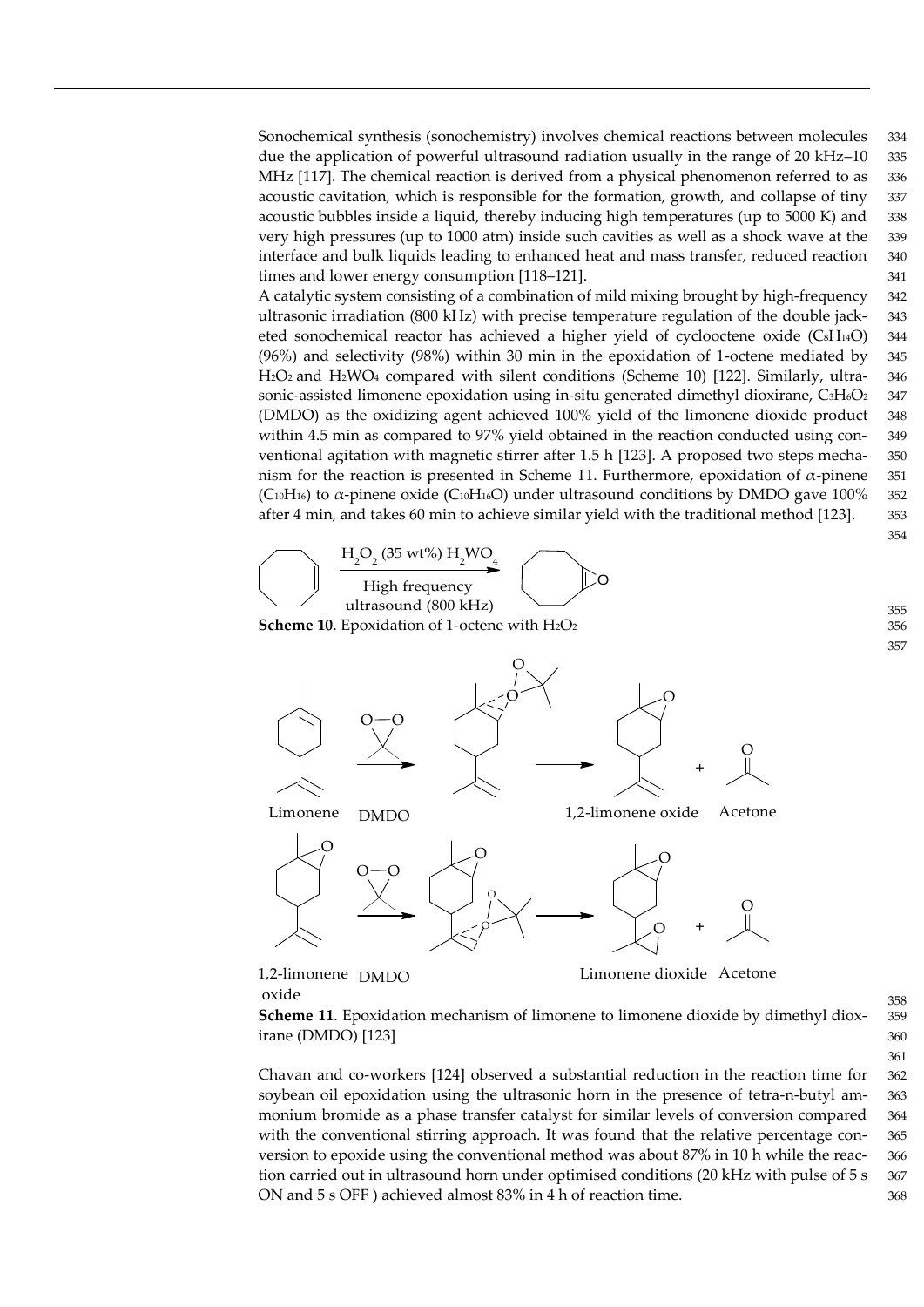### **4. Conclusions** 370

It can be deduced from the foregoing that the technologies used for the synthesis of 371 epoxides are continuously being improved with a view to reducing the environmental 372 impact, energy consumption and overall costs. The recent advances in this respect are 373 geared towards the process intensification approaches, by utilizing equipment and pro- 374 cesses that are smaller, safer, less expensive and more energy efficient. Thus, industrial 375 application of the energy efficient epoxidation techniques could significantly reduce the 376 cost associated with energy consumption, waste generation and product purification in 377 epoxide production. For instance, the continuous flow epoxidation we had carried out in 378 a FlowSyn reactor shows substantial benefits that include fast heat and mass transfer, 379 short setup and reaction times, the flexibility of scaling-up reactions, complete non at- 380 tended operation and remarkable catalyst stability compared with the experiments car- 381 ried out in a classical batch reactor at similar reaction conditions. 382

Although epoxidation processes described in this review have been successfully carried 383 out at the laboratory scale, the development of scaled-up processes is recommended first 384 of all to move the chemistry on from small-scale laboratory reactions to large-scale in- 385 dustrial production. The energy efficient epoxidation techniques including continuous 386 flow chemistry, reactive distillation as well as microwave, microreactor and sonochemi- 387 cal syntheses could significantly reduce the cost associated with energy consumption, 388 waste generation and product purification in epoxide production.  $\frac{389}{2}$ 

| <b>Funding:</b> This research received no external funding |     |
|------------------------------------------------------------|-----|
|                                                            | --- |

**Data Availability Statement:** Not applicable 393

**Conflicts of Interest:** The authors declare no conflict of interest. 395

| Abbreviations                        |                                                               | 397 |
|--------------------------------------|---------------------------------------------------------------|-----|
| AMP                                  | 2-aminomethyl pyridine                                        | 398 |
| CTF                                  | Confined Taylor Flow                                          | 399 |
| DBD                                  | Dielectric Barrier Discharge                                  | 400 |
| <b>DMDO</b>                          | Dimethyl dioxirane                                            | 401 |
| <b>DVB</b>                           | divinylbenzene                                                | 402 |
| MoO <sub>2</sub> (acac) <sub>2</sub> | Molybdenyl acetylacetonate                                    | 403 |
| Ps.AMP                               | Polystyrene 2-(aminomethyl) pyridine                          | 404 |
| Ps.AMP.Mo                            | Polystyrene 2-(aminomethyl) pyridine supported Mo(VI) complex | 405 |
| RDC.                                 | Reactive Distillation Column                                  | 406 |
| <b>ROS</b>                           | Reactive Oxygen Species                                       | 407 |
| TBHP                                 | tert-butyl hydroperoxide                                      | 408 |
| <b>VBC</b>                           | Vinylbenzyl chloride                                          | 409 |
|                                      |                                                               | 410 |

369

390

392

394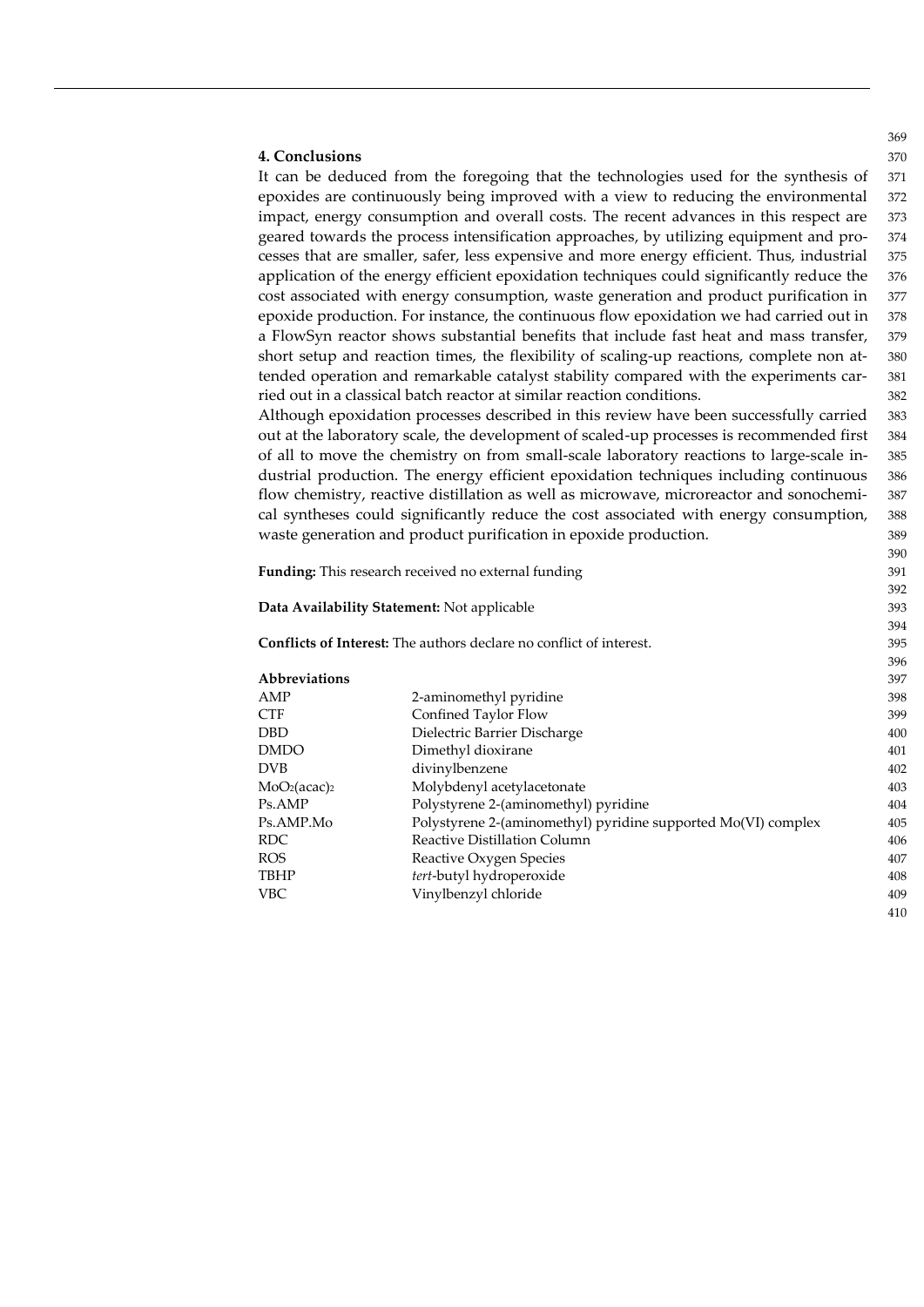## **References** 411

| 1.  | Vooradi, R.; Anne, S.; Tula, A.; Eden, M.; Gani, R., Energy and CO <sub>2</sub> management for chemical and related industries: issues,              | 412 |
|-----|------------------------------------------------------------------------------------------------------------------------------------------------------|-----|
|     | opportunities and challenges. BMC Chem. Eng. 2019, 1, 1-17.                                                                                          | 413 |
| 2.  | Tvaronavičienė, M.; Baublys, J.; Raudeliūnienė, J.; Jatautaitė, D., Global energy consumption peculiarities and energy sources:                      | 414 |
|     | Role of renewables. In <i>Energy Transformation Towards Sustainability</i> , Tvaronavičienė, M.; Ślusarczyk, B., Eds. Elsevier: 2020, pp             | 415 |
|     | $1-49.$                                                                                                                                              | 416 |
| 3.  | Bilgen, S., Structure and environmental impact of global energy consumption. Renew. Sust. Energ. Rev. 2014, 38, 890-902.                             | 417 |
| 4.  | Liu, Y.; Wei, X.; Xiao, J.; Liu, Z.; Xu, Y.; Tian, Y., Energy consumption and emission mitigation prediction based on data center                    | 418 |
|     | traffic and PUE for global data centers. Glob. Energy Interconnect. 2020, 3, 272-282.                                                                | 419 |
| 5.  | Rahman, M. S.; Noman, A. H. M.; Shahari, F.; Aslam, M.; Gee, C. S.; Isa, C. R.; Pervin, S., Efficient energy consumption in in-                      | 420 |
|     | dustrial sectors and its effect on environment: A comparative analysis between G8 and Southeast Asian emerging economies.                            | 421 |
|     | Energy, 2016, 97, 82-89.                                                                                                                             | 422 |
| 6.  | Lesage, D.; Van de Graaf, T.; Westphal, K., G8+5 collaboration on energy efficiency and IPEEC: Shortcut to a sustainable fu-                         | 423 |
|     | ture? Energ. Policy, 2010, 38, 6419-6427.                                                                                                            | 424 |
| 7.  | Tan, J.; Ji, Y.-N.; Deng, W.-S.; Su, Y.-F., Process intensification in gas/liquid/solid reaction in trickle bed reactors: A review. Pet-             | 425 |
|     | rol. Sci. 2021, 18, 1203-1218.                                                                                                                       | 426 |
| 8.  | Žnidaršič-Plazl, P., Biocatalytic process intensification via efficient biocatalyst immobilization, miniaturization, and process                     | 427 |
|     | integration. Curr. Opin. Green Sustain. Chem. 2021, 100546.                                                                                          | 428 |
| 9.  | Baharudin, L.; Indera L, A. A.; Watson, M. J.; Yip, A. C. K., Process intensification in multifunctional reactors: A review of                       | 429 |
|     | multi-functionality by catalytic structures, internals, operating modes, and unit integrations.<br>Chem. Eng. Process. 2021, 168,                    | 430 |
|     | 108561.                                                                                                                                              | 431 |
|     | 10. Zhang, Y.; Goh, K.-L.; Ng, Y. L.; Chow, Y.; Wang, S.; Zivkovic, V., Process intensification in micro-fluidized bed systems: A                    | 432 |
|     | review. Chem. Eng. Process. 2021, 164, 108397.                                                                                                       | 433 |
|     | 11. Mbeleck, R.; Mohammed, M. L.; Ambroziak, K.; Sherrington, D. C.; Saha, B., Efficient epoxidation of cyclododecene and do-                        | 434 |
|     | decene catalysed by polybenzimidazole supported Mo(VI) complex. Catal. Today. 2015, 256, 287-293.                                                    | 435 |
|     | 12. Mohammed, M. L.; Mbeleck, R.; Patel, D.; Niyogi, D.; Sherrington, D. C.; Saha, B., Greener and efficient epoxidation of                          | 436 |
|     | 4-vinyl-1-cyclohexene with polystyrene 2-(aminomethyl)pyridine supported Mo(VI) catalyst in batch and continuous reactors.                           | 437 |
|     | Chem. Eng. Res. Des. 2015, 94, 194-203.                                                                                                              | 438 |
|     | 13. Mohammed, M. L.; Patel, D.; Mbeleck, R.; Niyogi, D.; Sherrington, D. C.; Saha, B., Optimisation of alkene epoxidation cata-                      | 439 |
|     | lysed by polymer supported Mo(VI) complexes and application of artificial neural network for the prediction of catalytic per-                        | 440 |
|     | formances. Appl. Catal. A-Gen. 2013, 466, 142-152.                                                                                                   | 441 |
|     | 14. Ouellette, R. J.; Rawn, J. D., 17 - Ethers and Epoxides. In Organic Chemistry, 2 <sup>nd</sup> Ed., Ouellette, R. J.; Rawn, J. D., Eds. Academic | 442 |
|     | Press: 2018; pp 507-536.                                                                                                                             | 443 |
| 15. | Wypych, A., 3.12 - Epoxides. In Databook of Plasticizers 2 <sup>nd</sup> Ed., Wypych, A., Ed. ChemTec Publishing: 2017; pp 210-242.                  | 444 |
|     | 16. Dutia, P. Ethylene Oxide: A Techno-Commercial Profile. Chem. Weekly, 2010, 199-203.                                                              | 445 |
|     | 17. Nijhuis, T. A.; Makkee, M.; Moulijn, J. A.; Weckhuysen, B. M. The Production of Propene Oxide: Catalytic Processes and Re-                       | 446 |
|     | cent Developments. Ind. Eng. Chem. Res. Research, 2006, 45, 3447-3459.                                                                               | 447 |
|     | 18. Pham, H. Q.; Marks, M. J. Epoxy Resins. In Ulmann's Encyclopedia of Industrial Chemistry, Wiley-VCH Verlag GmbH & Co.                            | 448 |
|     | KGaA, 2012.                                                                                                                                          | 449 |
| 19. | Silvestre, A. J. D.; Gandini, A. Chapter 2 - Terpenes: Major Sources, Properties and Applications. In Monomers, Polymers and                         | 450 |
|     | Composites from Renewable Resources, Belgacem, M. N., Gandini, A. Eds.; Elsevier, 2008; pp 17-38.                                                    | 451 |
| 20. | Santacesaria, E.; Tesser, R.; Di Serio, M.; Turco, R.; Russo, V.; Verde, D., A biphasic model describing soybean oil epoxidation                     | 452 |
|     | with H <sub>2</sub> O <sub>2</sub> in a fed-batch reactor. Chem. Eng. J. 2011, 173, 198-209.                                                         | 453 |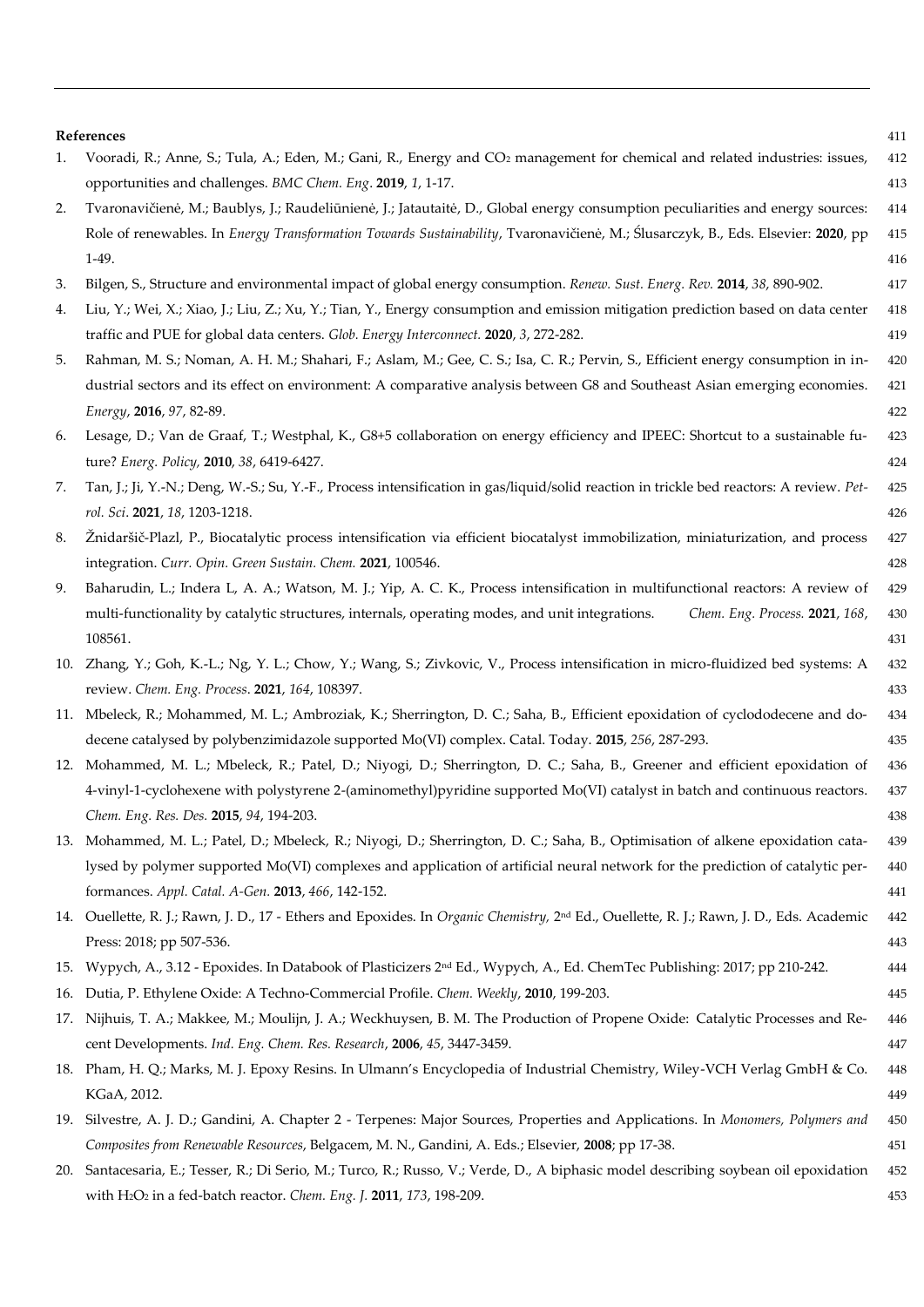| 21. | Bechtold, K., Versatile and Vexing: The many uses and hazards of peracetic acid. The Synergist, 2016.                                    | 454 |
|-----|------------------------------------------------------------------------------------------------------------------------------------------|-----|
| 22. | Shi, Z.-Q.; Jiao, L.-X.; Sun, J.; Chen, Z.-B.; Chen, Y.-Z.; Zhu, X.-H.; Zhou, J.-H.; Zhou, X.-C.; Li, X.-Z.; Li, R. Cobalt nanoparticles | 455 |
|     | in hollow mesoporous spheres as a highly efficient and rapid magnetically separable catalyst for selective epoxidation of sty-           | 456 |
|     | rene with molecular oxygen. RSC Adv. 2014, 4 (1), 47-53.                                                                                 | 457 |
|     | 23. Vondran, J.; Pela, J.; Palczewski, D.; Skiborowski, M.; Seidensticker, T. Curse and blessing-The role of water in the homoge-        | 458 |
|     | neously Ru-Catalyzed epoxidation of technical grade methyl oleate. ACS Sustain. Chem. Eng. 2021, 9, 11469-11478.                         | 459 |
| 24. | Thornburg, N. E.; Thompson, A. B.; Notestein, J. M. Periodic trends in highly dispersed Groups IV and V supported metal                  | 460 |
|     | oxide catalysts for alkene epoxidation with H2O2. ACS Catal. 2015, 5, 5077-5088.                                                         | 461 |
| 25. | Lu, X.; Wu, H.; Jiang, J.; He, M.; Wu, P. Selective synthesis of propylene oxide through liquid-phase epoxidation of propylene           | 462 |
|     | with H2O2 over formed Ti-MWW catalyst. J. Catal. 2016, 342, 173-183.                                                                     | 463 |
| 26. | Luttrell, W. Toxic tips: sodium hypochlorite. J. Chem. Health Saf. 2001, 8, 24-26.                                                       | 464 |
| 27. | Bruch MK. Toxicity and safety of topical sodium hypochlorite. Contrib. Nephrol. 2007, 154, 24-38.                                        | 465 |
| 28. | Bregante, D. T.; Tan, J. Z.; Schultz, R. L.; Ayla, E. Z.; Potts, D. S.; Torres, C.; Flaherty, D. W. Catalytic consequences of oxidant,   | 466 |
|     | alkene, and pore structures on alkene epoxidations within titanium silicates. ACS Catal. 2020, 10, 10169-10184.                          | 467 |
|     | 29. Ni, X.-L.; Liu, J.; Liu, Y.-Y.; Leus, K.; Depauw, H.; Wang, A.-J.; Van Der Voort, P.; Zhang, J.; Hu, Y.-K., Synthesis, characteriza- | 468 |
|     | tion and catalytic performance of Mo based metal- organic frameworks in the epoxidation of propylene by cumene hydroper-                 | 469 |
|     | oxide. Chinese Chem. Lett. 2017, 28, 1057-1061.                                                                                          | 470 |
|     | 30. Melero, J. A.; Iglesias, J.; Sainz-Pardo, J.; de Frutos, P.; Blázquez, S., Agglomeration of Ti-SBA-15 with clays for liquid phase    | 471 |
|     | olefin epoxidation in a continuous fixed bed reactor. Chem. Eng. J. 2008, 139, 631-641.                                                  | 472 |
|     | 31. Mohammed, M. L.; Saha, B., Greener and Sustainable Approach for the Synthesis of Commercially Important Epoxide Build-               | 473 |
|     | ing Blocks Using Polymer-Supported Mo(VI) Complexes as Catalysts. In Ion Exchange and Solvent Extraction, 1st ed.; SenGupta,             | 474 |
|     | A. K., Ed. CRC Press: Taylor & Francis Group LLC: 2016, p 33.                                                                            | 475 |
|     | 32. Fadhli, M.; Khedher, I.; Fraile, J. M., Enantioselective epoxidation of styrene with TBHP catalyzed by bis(oxazoline)-vanadyl-       | 476 |
|     | laponite materials. Catal. Commun. 2018, 117, 90-93.                                                                                     | 477 |
|     | 33. Zhang, Y.; Yang, F.; Gao, R.; Dai, W.-L., Manganese-doped CeO2 nanocubes as highly efficient catalysts for styrene epoxida-          | 478 |
|     | tion with TBHP. Appl. Surf. Sci. 2019, 471, 767-775.                                                                                     | 479 |
|     | 34. Mohammed, M. L.; Mbeleck, R.; Saha, B., Efficient and selective molybdenum based heterogeneous catalyst for alkene epoxi-            | 480 |
|     | dation using batch and continuous reactors. Polym. Chem. 2014, 6, 7308-7319.                                                             | 481 |
|     | 35. Mohammed, M. L.; Mbeleck, R.; Patel, D.; Sherrington, D. C.; Saha, B., Greener route to 4-vinyl-1-cyclohexane 1,2-epoxide            | 482 |
|     | synthesis using batch and continuous reactors. Green Process Synth. 2014, 3, 411-418.                                                    | 483 |
| 36. | Singh, B.; Rana, B.; Sivakumar, L.; Bahuguna, G.; Sinha, A., Efficient catalytic epoxidation of olefins with hierarchical mesopo-        | 484 |
|     | rous TS-1 using TBHP as an oxidant. J. Porous Mat. 2012, 20, 397-405.                                                                    | 485 |
|     | 37. Lueangchaichaweng, W.; Singh, B.; Mandelli, D.; Carvalho, W. A.; Fiorilli, S.; Pescarmona, P. P., High surface area, nanostruc-      | 486 |
|     | tured boehmite and alumina catalysts: Synthesis and application in the sustainable epoxidation of alkenes. Appl. Catal. A-Gen.           | 487 |
|     | 2019, 571, 180-187.                                                                                                                      | 488 |
|     | 38. Mikolajska, E.; Calvino-Casilda, V.; Bañares, M. A., Real-time Raman monitoring of liquid-phase cyclohexene epoxidation              | 489 |
|     | over alumina-supported vanadium and phosphorous catalysts. Appl. Catal. A-Gen. 2012, 421-422, 164-171.                                   | 490 |
| 39. | Shen, Y.; Jiang, P.; Zhang, J.; Bian, G.; Zhang, P.; Dong, Y.; Zhang, W., Highly dispersed molybdenum incorporated hollow                | 491 |
|     | mesoporous silica spheres as an efficient catalyst on epoxidation of olefins. Mol. Catal. 2017, 433, 212-223.                            | 492 |
|     | 40. Bisio, C.; Gallo, A.; Psaro, R.; Tiozzo, C.; Guidotti, M.; Carniato, F., Tungstenocene-grafted silica catalysts for the selective    | 493 |
|     | epoxidation of alkenes. Appl. Catal. A-Gen. 2019, 581, 133-142.                                                                          | 494 |
| 41. | Cai, L.; Chen, C.; Wang, W.; Gao, X.; Kuang, X.; Jiang, Y.; Li, L.; Wu, G., Acid-free epoxidation of soybean oil with hydrogen           | 495 |

peroxide to epoxidized soybean oil over titanium silicalite-1 zeolite supported cadmium catalysts. *J. Ind. Eng. Chem.* **2020**, *91*, 496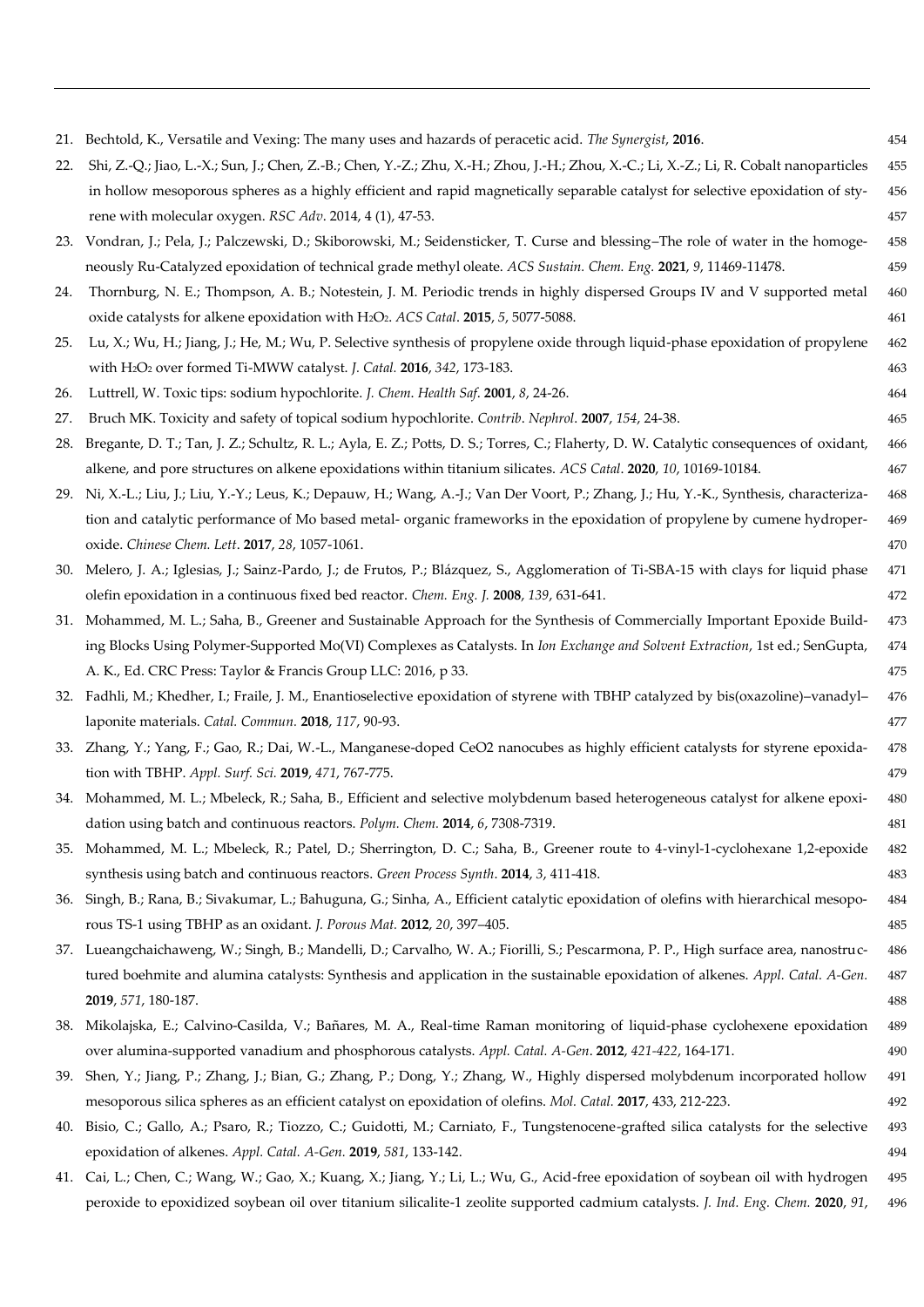|     | 191-200.                                                                                                                                        | 497 |
|-----|-------------------------------------------------------------------------------------------------------------------------------------------------|-----|
| 42. | Wu, Z.; He, Z.; Zhou, D.; Yang, Y.; Lu, X.; Xia, Q., One-step synthesis of bi-functional zeolite catalyst with highly exposed oc-               | 498 |
|     | tahedral Co for efficient epoxidation of bulky cycloalkenes. Mater. Lett. 2020, 280, 128549.                                                    | 499 |
| 43. | Mohammadikish, M.; Yarahmadi, S.; Molla, F., A new water-insoluble coordination polymer as efficient dye adsorbent and                          | 500 |
|     | olefin epoxidation catalyst. J. Environ. Manage. 2020, 254, 109784.                                                                             | 501 |
| 44. | Borugadda, V. B.; Goud, V. V., Epoxidation of Castor Oil Fatty Acid Methyl Esters (COFAME) as a Lubricant base Stock Using                      | 502 |
|     | Heterogeneous Ion-exchange Resin (IR-120) as a Catalyst. Enrgy, Proced. 2014, 54, 75-84.                                                        | 503 |
|     | 45. Peng, C.; Lu, X. H.; Ma, X. T.; Shen, Y.; Wei, C. C.; He, J.; Zhou, D.; Xia, Q. H., Highly efficient epoxidation of cyclohexene with        | 504 |
|     | aqueous H2O2 over powdered anion-resin supported solid catalysts. J. Mol. Catal. A-Chem. 2016, 423, 393-399.                                    | 505 |
| 46. | Otake, K.-i.; Ahn, S.; Knapp, J.; Hupp, J. T.; Notestein, J. M.; Farha, O. K. Vapor-phase cyclohexene epoxidation by single-ion                 | 506 |
|     | Fe(III) sites in metal-organic frameworks. Inorg. Chem. 2021, 60, 2457-2463.                                                                    | 507 |
| 47. | Najafi, M.; Abbasi, A.; Masteri-Farahani, M.; Rodrigues, V. H. N., Synthesis, characterization and crystal structure of a copper                | 508 |
|     | molybdate coordination polymer as an epoxidation catalyst, Inorg. Chim. Acta. 2015, 433, 21-25.                                                 | 509 |
| 48. | McMurry, J., Organic chemistry. Brooks/Cole Cengage Learning: Australia, 2012.                                                                  | 510 |
| 49. | Parod, R. J., Ethylene Oxide. In Encyclopedia of Toxicology, 3rd Ed., Wexler, P., Ed. Academic Press: Oxford, 2014, pp 535-538.                 | 511 |
| 50. | Meng, Y.; Taddeo, F.; Aguilera, A. F.; Cai, X.; Russo, V.; Tolvanen, P.; Leveneur, S. The Lord of the Chemical Rings: Catalytic                 | 512 |
|     | Synthesis of Important Industrial Epoxide Compounds. Catalysts, 2021, 11, 765.                                                                  | 513 |
|     | 51. Kück, J. W.; Reich, R. M.; Kühn, F. E. Molecular Epoxidation Reactions Catalyzed by Rhenium, Molybdenum, and Iron Com-                      | 514 |
|     | plexes. Chem. Rec. 2016, 16, 349-364.                                                                                                           | 515 |
|     | 52. Kamphuis, A. J.; Picchionia, F.; Pescarmona, P. P., CO <sub>2</sub> -fixation into cyclic and polymeric carbonates: principles and applica- | 516 |
|     | tions. Green Chem. 2019, 21, 406-448.                                                                                                           | 517 |
|     | 53. Cuesta-Aluja, L.; Castilla, J.; Masdeu-Bultó, A. M.; Henriques, C. A.; Calvete, M. J. F.; Pereira, M. M., Halogenated me-                   | 518 |
|     | so-phenyl Mn(III) porphyrins as highly efficient catalysts for the synthesis of polycarbonates and cyclic carbonates using car-                 | 519 |
|     | bon dioxide and epoxides. J Mol. Catal. A-Chem. 2016, 423, 489-494.                                                                             | 520 |
|     | 54. Mandal, M., Group 4 complexes as catalysts for the transformation of CO2 into polycarbonates and cyclic carbonates. J. Or-                  | 521 |
|     | ganomet. Chem. 2020, 907, 121067.                                                                                                               | 522 |
| 55. | Onyenkeadi, V.; Kellici, S.; Saha, B., Greener synthesis of 1,2-butylene carbonate from CO2 using graphene-inorganic nano-                      | 523 |
|     | composite catalyst. Energy, 2018, 165, 867-876.                                                                                                 | 524 |
|     | 56. Adeleye, A. I.; Kellici, S.; Heil, T.; Morgan, D.; Vickers, M.; Saha, B., Greener synthesis of propylene carbonate using gra-               | 525 |
|     | phene-inorganic nanocomposite catalysts. Catal. Today, 2015, 256, 347-357.                                                                      | 526 |
|     | 57. Cavdar, H.; Saracoglu, N., Ring opening of epoxides with NaHSO4: isolation of $\beta$ -hydroxy sulfate esters and an effective syn-         | 527 |
|     | thesis for trans-diols. Tetrahedron, 2009, 65, 985-989.                                                                                         | 528 |
|     | 58. Liu, Y.-Y.; Wu, M.-D.; Zhu, X.-X.; Zhang, X.-D.; Zhang, C.; Xu, Y.-H.; Wu, M.-C., Remarkable improvement in the regiocom-                   | 529 |
|     | plementarity of a Glycine max epoxide hydrolase by reshaping its substrate-binding pocket for the enantioconvergent prepa-                      | 530 |
|     | ration of (R)-hexane-1,2-diol. Mol. Catal. 2021, 514, 111851.                                                                                   | 531 |
|     | 59. Wade, L. G., Organic Chemistry, 8th Ed., Pearson: E Lake AveGlenview, IL, USA, 2013.                                                        | 532 |
|     | 60. Delost, M. D.; Njardarson, J. T., Oxiranes and Oxirenes: Monocyclic. In Reference Module in Chemistry, Molecular Sciences and               | 533 |
|     | Chemical Engineering, Elsevier: 2019.                                                                                                           | 534 |
|     | 61. Gras, E.; Sadek, O., Oxiranes and Oxirenes: Fused-Ring Derivatives. In Reference Module in Chemistry, Molecular Sciences and                | 535 |
|     | Chemical Engineering, Elsevier: 2021.                                                                                                           | 536 |
| 62. | Davies, T. E.; Kondrat, S. A.; Nowicka, E.; Kean, J. L.; Harris, C. M.; Socci, J. M.; Apperley, D. C.; Taylor, S. H.; Graham, A. E.,            | 537 |
|     | Nanoporous alumino- and borosilicate-mediated Meinwald rearrangement of epoxides. Appl. Catal. A-Gen. 2015, 493, 17-24.                         | 538 |
|     |                                                                                                                                                 |     |

63. García-Muñoz, R. A.; Serrano, D. P.; Vicente, G.; Linares, M.; Vitvarova, D.; Čejka, J., Remarkable catalytic properties of hier- 539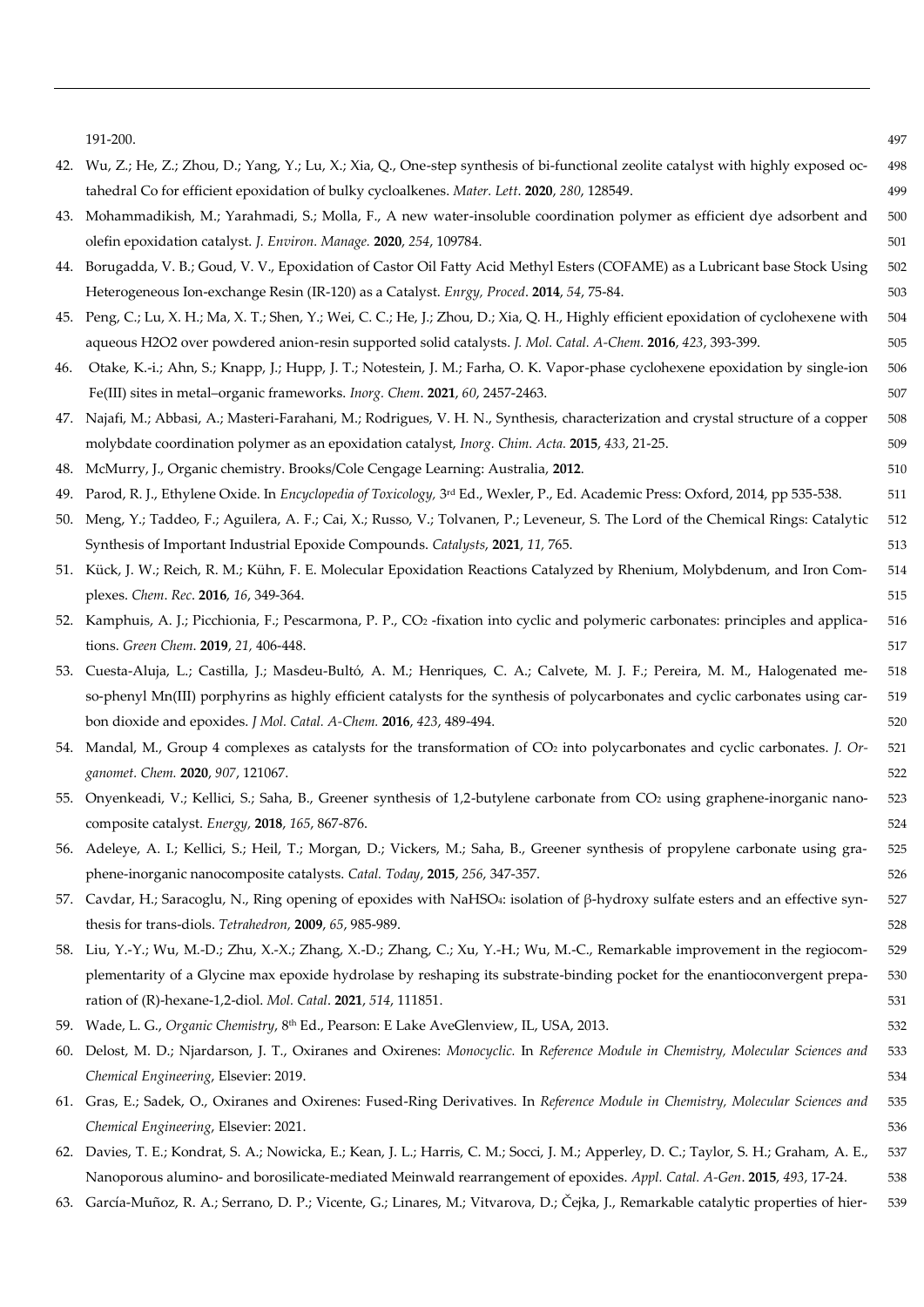|     | archical zeolite-Beta in epoxide rearrangement reactions. Catal. Today, 2015, 243, 141-152.                                                  | 540 |
|-----|----------------------------------------------------------------------------------------------------------------------------------------------|-----|
|     | 64. Hoang, P. H.; Dien, L. Q., Synthesis of magnetically recyclable ZSM-5 zeolite for styrene epoxide rearrangement reaction.                | 541 |
|     | Chem. Eng. J. 2015, 262, 140-145.                                                                                                            | 542 |
|     | 65. Keshavarz, M.; Zarei Ahmady, A.; Mostoufi, A.; Mohtasham, N., One-Pot Green Regioselesctive Synthesis of y-Lactones from                 | 543 |
|     | Epoxides and Ketene Silyl Acetals Using 1,3-Dimethylimidazolium Fluoride as a Recoverable Metal-Free Catalyst. Molecules,                    | 544 |
|     | 2017, 22, 1385.                                                                                                                              | 545 |
|     | 66. Bonollo, S.; Ahmady, A. Z.; Petrucci, C.; Marrocchi, A.; Pizzo, F.; Vaccaro, L., A Catalytic Approach to the Metal-Free Reaction         | 546 |
|     | of Epoxides with Ketene Silyl Acetals for Accessing $\gamma$ -Lactones. Org. Lett. 2014, 16, 5721-5723.                                      | 547 |
|     | 67. Chen, X.; Sumoto, K.; Mitani, S.; Yamagami, T.; Yokoyama, K.; Wang, P.; Hirao, S.; Nishiwaki, N.; Kobiro, K. One-step and                | 548 |
|     | non-catalytic intramolecular redox reactions of conjugated all E-dienals to non-conjugated Z-enoic acids in subcritical water. J.            | 549 |
|     | Supercrit. Fluids., 2012, 62, 178-183.                                                                                                       | 550 |
|     | 68. Sancineto, L.; Mangiavacchi, F.; Tidei, C.; Bagnoli, L.; Marini, F.; Gioiello, A.; Scianowski, J.; Santi, C. Selenium-Catalyzed          | 551 |
|     | Oxacyclization of Alkenoic Acids and Alkenols. Asian J. Org. Chem. 2017, 6, 988-992.                                                         | 552 |
|     | 69. Vidović, D., Aluminum Complexes in Organic. In Reference Module in Chemistry, Molecular Sciences and Chemical Engineering,               | 553 |
|     | Elsevier: 2021.                                                                                                                              | 554 |
|     | 70. Florio, S.; Perna, F. M.; Salomone, A.; Vitale, P., 8.29 Reduction of Epoxides. In Comprehensive Organic Synthesis, 2 <sup>nd</sup> Ed., | 555 |
|     | Knochel, P., Ed. Elsevier: Amsterdam, 2014, pp 1086-1122.                                                                                    | 556 |
|     | 71. Yan, Z.; Ma, Z.; Deng, J.; Luo, G., Mechanism and kinetics of epoxide ring-opening with carboxylic acids catalyzed by the cor-           | 557 |
|     | responding carboxylates. Chem. Eng. Sci. 2021, 242, 116746.                                                                                  | 558 |
|     | 72. Desport, J. S.; Mantione, D.; Moreno, M.; Sardón, H.; Barandiaran, M. J.; Mecerreyes, D., Synthesis of three different galac-            | 559 |
|     | tose-based methacrylate monomers for the production of sugar-based polymers. Carbohydr. Res. 2016, 432, 50-4.                                | 560 |
| 73. | Matsuzaki, T. N., JP., Method of producing glycidyl methacrylate. 2007, US Patent: 7176328.                                                  | 561 |
|     | 74. Yan, Z.; Deng, J.; Chen, Y.; Luo, G., Preparation of 2,3-Epoxypropyl Neodecanoate: Process Optimization and Mechanism                    | 562 |
|     | Discussion. Ind. Eng. Chem. Res. 2020, 59 (43), 19168-19176.                                                                                 | 563 |
|     | 75. Yan, Z.; Du, C.; Luo, G.; Deng, J., Remarkable improvement of epoxide ring-opening reaction efficiency and selectivity with              | 564 |
|     | water as a green regulator. React. Chem. Eng. 2021.                                                                                          | 565 |
|     | 76. Tanbouza, N.; Ollevier, T.; Lam, K., Bridging Lab and Industry with Flow Electrochemistry. iScience, 2020, 23, 101720.                   | 566 |
|     | 77. Aguillón, A. R.; Bezerra, M. A. d. M.; Gomez, M. R. B. P.; de Souza, R. O. M. A., Continuous-flow chemistry toward sustaina-             | 567 |
|     | ble chemical synthesis. In Green Sustainable Process for Chemical and Environmental Engineering and Science, Inamuddin; Boddula,             | 568 |
|     | R.; Asiri, A. M., Eds. Elsevier: 2020, pp 49-69.                                                                                             | 569 |
|     | 78. Hartman, R. L., Flow chemistry remains an opportunity for chemists and chemical engineers. Curr. Opin. Chem. Eng. 2020, 29,              | 570 |
|     | 42-50.                                                                                                                                       | 571 |
|     | 79. UNIQSIS, FlowSyn - Flow Chemistry Made Simple, Available online: https://www.uniqsis.com/paProducts.aspx (accessed on                    | 572 |
|     | 13 September, 2021).                                                                                                                         | 573 |
| 80. | Mbeleck, R.; Ambroziak, K.; Saha, B.; Sherrington, D. C. Stability and recycling of polymer-supported Mo(VI) alkene epoxida-                 | 574 |
|     | tion catalysts. React. Funct. Polym. 2007, 67, 1448-1457.                                                                                    | 575 |
|     | 81. Saha, B., Ambroziak, K., Sherrington, D.C, and Mbeleck, R., Epoxidation Process, 2019, European Patent Number                            | 576 |
|     | EP2459545B1.                                                                                                                                 | 577 |
| 82. | Saha, B., Ambroziak, K., Sherrington, D.C, and Mbeleck, R., A continuous process for the liquid phase epoxidation of an ole-                 | 578 |
|     | finic compound, 2018, Indian Patent No. 295846.                                                                                              | 579 |
| 83. | Saha, B., Ambroziak, K., Sherrington, D.C, and Mbeleck, R., A permeable particle container, 2016, Chinese Patent No.: ZL                     | 580 |
|     | 201410840925.7.                                                                                                                              | 581 |

<sup>84.</sup> Saha, B., Ambroziak, K., Sherrington, D.C, and Mbeleck, R., Liquid phase epoxidation process, **2016**, US Patent Number US 582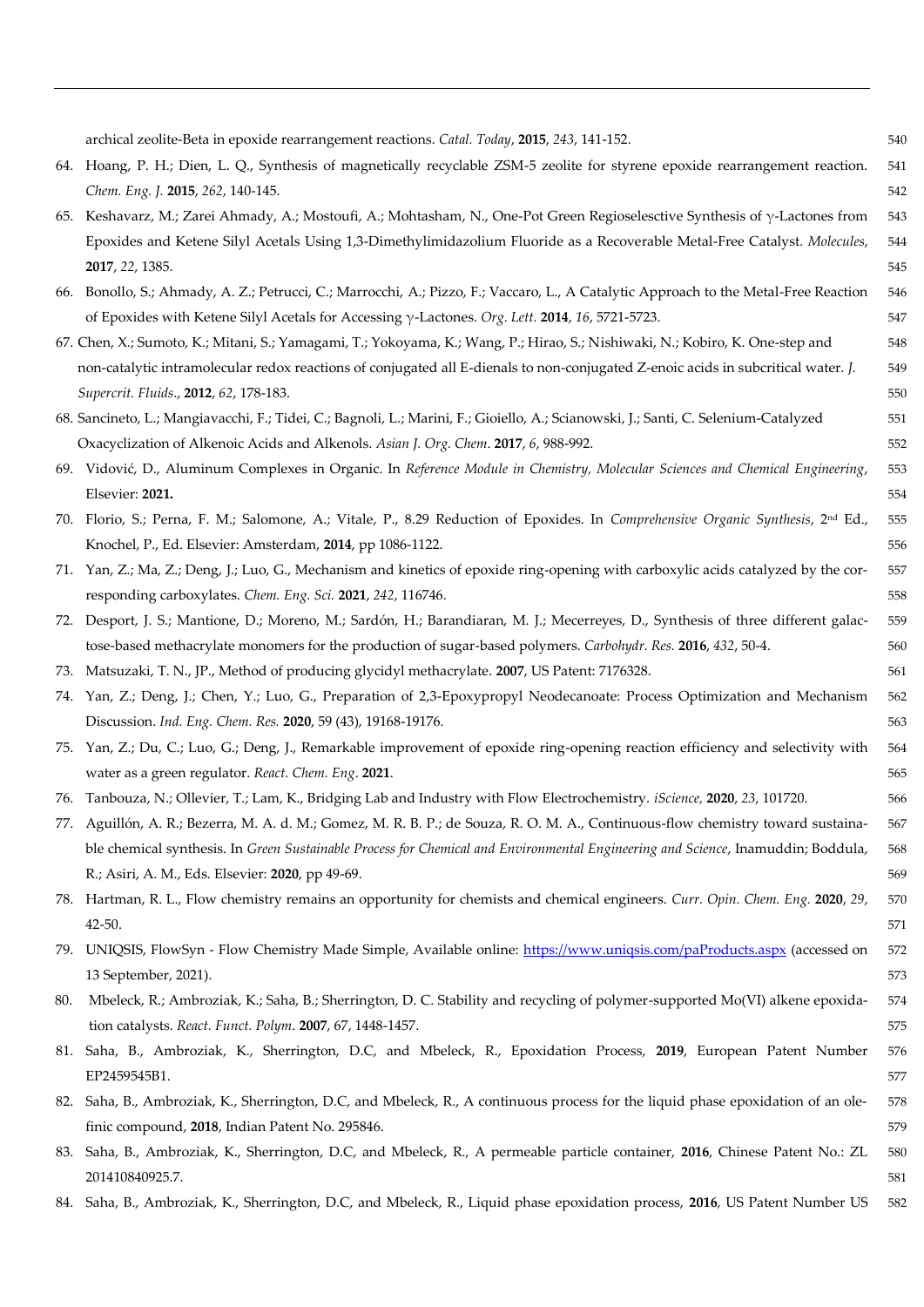|     | 9,248,942 B2.                                                                                                                              | 583 |
|-----|--------------------------------------------------------------------------------------------------------------------------------------------|-----|
| 85. | Saha, B., Ambroziak, K., Sherrington, D.C, and Mbeleck, R., A continuous process for the liquid phase epoxidation of an olefinic           | 584 |
|     | compound with an oxidant, 2015, Chinese Patent Number ZL201080044175.2.                                                                    | 585 |
| 86. | Saha, B., Ambroziak, K., Sherrington, D.C, and Mbeleck, R., Liquid phase epoxidation process, 2014, US Patent Number US                    | 586 |
|     | 8,759,552 B2.                                                                                                                              | 587 |
| 87. | Ambroziak, K.; Mbeleck, R.; He, Y.; Saha, B.; Sherrington, D. C. Investigation of Batch Alkene Epoxidations Catalyzed by                   | 588 |
|     | Polymer-Supported Mo(VI) Complexes. Ind. Eng. Chem. Res. 2009, 48, 3293-3302.                                                              | 589 |
|     | 88. Kiss, A. A.; Jobson, M.; Gao, X. Reactive distillation: stepping up to the next level of process intensification. Ind. Eng. Chem. Res. | 590 |
|     | 2019, 58, 5909-5918.                                                                                                                       | 591 |
|     | 89. Okhlopkova, E. A.; Serafimov, L. A.; Frolkova, A. V., Methods of Preparing Epichlorohydrin. Theor. Found. Chem. Eng. 2019, 53,         | 592 |
|     | 864-870.                                                                                                                                   | 593 |
|     | 90. Bell, B.; Briggs, J.; Campbell, R.; Chambers, S.; Gaarenstroom, P.; Hippler, J.; Hook, B.; Kearns, K.; Kenney, J.; Kruper, W.;         | 594 |
|     | Schreck, D.; Theriault, C.; Wolfe, C., Glycerin as a Renewable Feedstock for Epichlorohydrin Production. The GTE Process.                  | 595 |
|     | Clean-Soil Air Water, 2008, 36, 657-661.                                                                                                   | 596 |
|     | 91. Almena, A.; Martín, M., Technoeconomic Analysis of the Production of Epichlorohydrin from Glycerol. Ind. Eng. Chem. Res.               | 597 |
|     | 2016, 55, 3226-3238.                                                                                                                       | 598 |
|     | 92. Santacesaria, E.; Tesser, R.; Di Serio, M.; Casale, L.; Verde, D., New Process for Producing Epichlorohydrin via Glycerol Chlo-        | 599 |
|     | rination. Ind. Eng. Chem. Res. 2009, 49, 964-970.                                                                                          | 600 |
|     | 93. Lari, G. M.; Pastore, G.; Haus, M.; Ding, Y.; Papadokonstantakis, S.; Mondelli, C.; Pérez-Ramírez, J. Environmental and eco-           | 601 |
|     | nomical perspectives of a glycerol biorefinery. Energy Environ. Sci. 2018, 11, 1012-1029.                                                  | 602 |
|     | 94. Lari, G. M.; Pastore, G.; Mondelli, C.; Pérez-Ramírez, J., Towards sustainable manufacture of epichlorohydrin from glycerol            | 603 |
|     | using hydrotalcite-derived basic oxides. Green Chem. 2018, 20, 148-159.                                                                    | 604 |
|     | 95. Gupta, D.; Jamwal, D.; Rana, D.; Katoch, A., 26 - Microwave synthesized nanocomposites for enhancing oral bioavailability of           | 605 |
|     | drugs. In Applications of Nanocomposite Materials in Drug Delivery, Inamuddin; Asiri, A. M.; Mohammad, A., Eds. Woodhead                   | 606 |
|     | Publishing: 2018; pp 619-632.                                                                                                              | 607 |
|     | 96. Ewis, D.; Hameed, B. H., A review on microwave-assisted synthesis of adsorbents and its application in the removal of water            | 608 |
|     | pollutants. J. Water Process. Eng. 2021, 41, 102006.                                                                                       | 609 |
|     | 97. Zeng, X.; Hu, X.; Song, H.; Xia, G.; Shen, Z.-Y.; Yu, R.; Moskovits, M., Microwave synthesis of zeolites and their related appli-      | 610 |
|     | cations. Micropor. Mesopor. Mat. 2021, 323, 111262.                                                                                        | 611 |
|     | 98. Aguilera, A. F.; Tolvanen, P.; Eränen, K.; Wärnå, J.; Leveneur, S.; Marchant, T.; Salmi, T., Kinetic modelling of Prileschajew         | 612 |
|     | epoxidation of oleic acid under conventional heating and microwave irradiation. Chem. Eng. Sci. 2019, 199, 426-438.                        | 613 |
|     | 99. Ramírez, A.; Hueso, J. L.; Mallada, R.; Santamaría, J., Ethylene epoxidation in microwave heated structured reactors. Catal.           | 614 |
|     | Today, 2016, 273, 99-105.                                                                                                                  | 615 |
|     | 100. Lu, X. H.; Lei, J.; Wei, X. L.; Ma, X. T.; Zhang, T. J.; Hu, W.; Zhou, D.; Xia, Q. H. Selectively catalytic epoxidation of α-pinene   | 616 |
|     | with dry air over the composite catalysts of Co-MOR(L) with Schiff-base ligands. J. Mol. Catal. A Chem. 2015, 400, 71-80.                  | 617 |
|     | 101. Tao, P.; Lu, X.; Zhang, H.; Jing, R.; Huang, F.; Wu, S.; Zhou, D.; Xia, Q., Enhanced activity of microwave-activated CoOx/MOR         | 618 |
|     | catalyst for the epoxidation of $\alpha$ -pinene with air. Mol. Catal. 2019, 463, 8-15.                                                    | 619 |
|     | 102. Yang, L.; Zhang, H.; Tao, P.; Lu, X.; Li, X.; Wang, C.; Wang, B.; Yue, F.; Zhou, D.; Xia, Q. Microwave-Assisted Air Epoxidation       | 620 |
|     | of Mixed Biolefins over a Spherical Bimetal ZnCo-MOF Catalyst. ACS Appl. Mater. Interfaces, 2021, 13, 8474-8487.                           | 621 |
|     | 103. Wirth, T., Microreactors in Organic Chemistry and Catalysis, 2 <sup>nd</sup> Ed. Willey-VCH: Weinheim, Germany, 2013.                 | 622 |
|     | 104. Domínguez, M. I.; Centeno, M. A.; Martínez T, M.; Bobadilla, L. F.; Laguna, Ó. H.; Odriozola, J. A., Current scenario and pro-        | 623 |
|     | spects in manufacture strategies for glass, quartz, polymers and metallic microreactors: A comprehensive review. Chem. Eng.                | 624 |
|     | Res. Des. 2021, 171, 13-35.                                                                                                                | 625 |